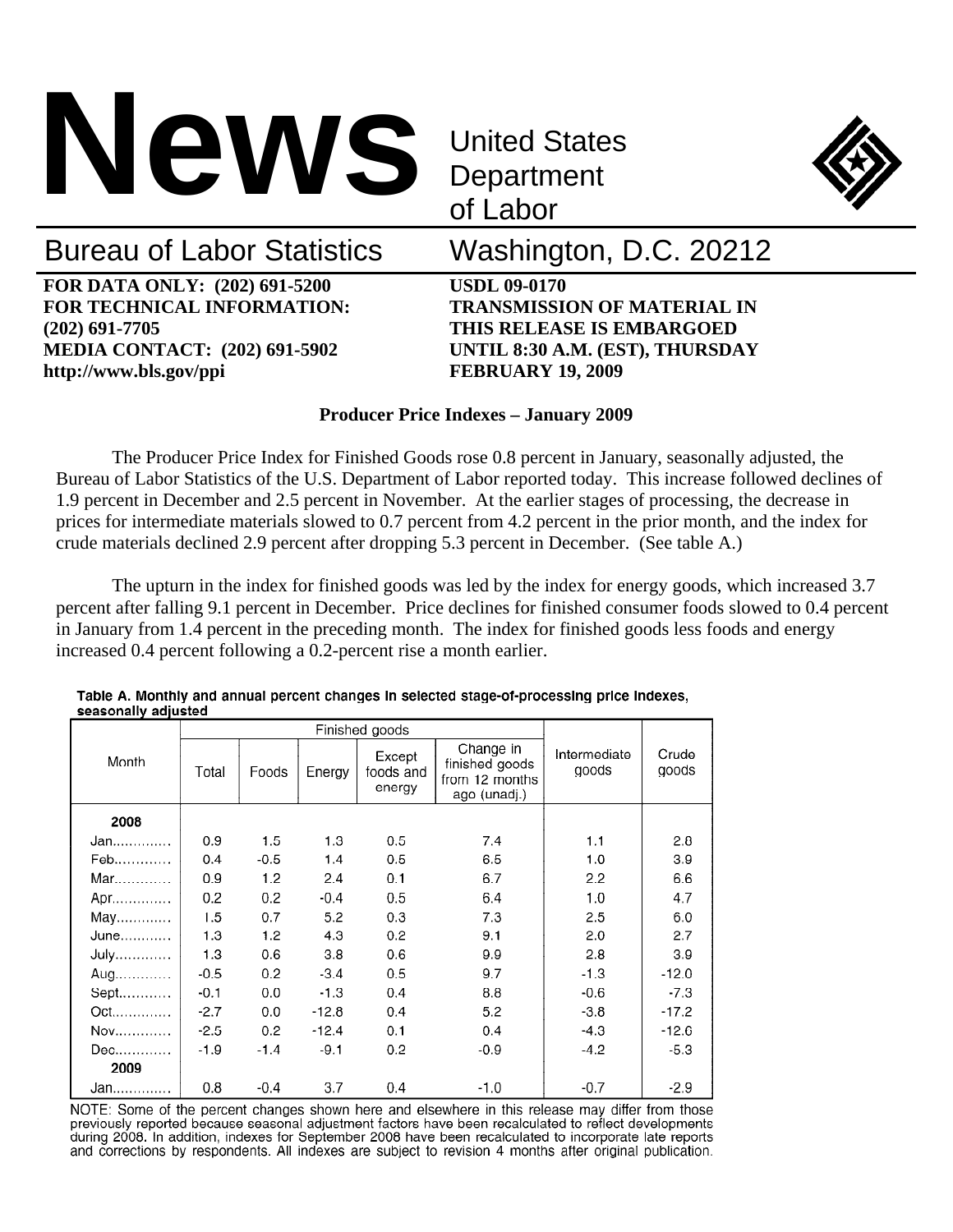Before seasonal adjustment, the Producer Price Index for Finished Goods increased 0.9 percent in January to  $170.3$  ( $1982 = 100$ ). From January 2008 to January 2009, the index for finished goods moved down 1.0 percent. Over the same period, prices for finished energy goods fell 18.4 percent. By contrast, partially offsetting the decrease in finished goods prices, the index for finished goods less foods and energy rose 4.2 percent and prices for finished consumer foods increased 1.8 percent. For the 12 months ended January 2009, the index for intermediate goods decreased 3.5 percent and prices for crude goods dropped 29.1 percent.

#### **Finished goods**

 The index for finished energy goods turned up 3.7 percent in January after falling 9.1 percent a month earlier. The index for gasoline increased 15.0 percent after dropping 26.2 percent in the preceding month. Prices for liquefied petroleum gas, home heating oil, and kerosene also turned up after declining in December. The indexes for diesel fuel and residential natural gas fell less than in the prior month. Conversely, partially offsetting the upturn in finished energy goods prices, the rise in the index for residential electric power slowed to 0.3 percent from 0.5 percent in December. Prices for asphalt fell more than in the prior month. (See table 2.)

The decline in the index for finished consumer foods slowed to 0.4 percent in January from 1.4 percent in the prior month. The index for fluid milk products fell 0.6 percent following a 5.3-percent decrease in December. Prices for fresh vegetables (except potatoes), processed young chickens, eggs for fresh use, canned carbonated soft drinks, and raspberries turned up after declining a month earlier. Conversely, the index for natural cheese (except cottage cheese) dropped 18.6 percent following a 3.4-percent rise in the preceding month. Prices for pork also turned down in January and the index for beef and veal fell more than in December.

|                | Intermediate goods |         |                                  |                                                                      | Crude goods |         |                                  |                                                            |
|----------------|--------------------|---------|----------------------------------|----------------------------------------------------------------------|-------------|---------|----------------------------------|------------------------------------------------------------|
| Month          | Foods              | Energy  | Except<br>foods<br>and<br>energy | Change in<br>intermediate<br>goods from 12<br>months ago<br>(unadj.) | Foods       | Energy  | Except<br>foods<br>and<br>energy | Change in<br>crude goods<br>from 12 months<br>ago (unadj.) |
| 2008           |                    |         |                                  |                                                                      |             |         |                                  |                                                            |
| Jan            | 3.4                | 1.6     | 0.9                              | 8.9                                                                  | 3.1         | 1.7     | 4.9                              | 30.8                                                       |
| Feb            | 2.5                | 1.5     | 0.7                              | 9.0                                                                  | 0.8         | 6.6     | 3.9                              | 24.6                                                       |
| Mar            | 3.0                | 5.3     | 1.2                              | 10.7                                                                 | 2.2         | 11.5    | 3.8                              | 29.7                                                       |
| Apr            | 0.1                | 0.0     | 1.4                              | 10.8                                                                 | $-0.6$      | 6.3     | 10.2                             | 34.5                                                       |
| May            | 1.9                | 5.6     | 1.6                              | 12.7                                                                 | 0.5         | 11.6    | 1.7                              | 40.9                                                       |
| June           | 1.1                | 4.1     | 1.4                              | 14.7                                                                 | 2.2         | 3.8     | 0.5                              | 43.6                                                       |
| July           | 4.7                | 4.9     | 2.0                              | 17.0                                                                 | 0.1         | 6.6     | 3.4                              | 49.0                                                       |
| Aug            | $-0.6$             | $-7.1$  | 0.6                              | 16.3                                                                 | $-3.6$      | $-20.4$ | $-2.8$                           | 35.4                                                       |
| Sept           | $-2.1$             | $-2.4$  | 0.1                              | 15.3                                                                 | $-1.3$      | $-10.4$ | $-9.7$                           | 24.2                                                       |
| Oct            | $-4.4$             | $-11.0$ | $-1.5$                           | 10.2                                                                 | $-10.6$     | $-23.0$ | $-15.6$                          | $-1.4$                                                     |
| $\mathsf{Nov}$ | $-2.4$             | $-12.3$ | $-2.2$                           | 2.6                                                                  | $-1.1$      | $-18.6$ | $-20.8$                          | $-19.4$                                                    |
| Dec            | $-3.3$             | $-9.8$  | $-2.9$                           | $-1.7$                                                               | $-5.5$      | $-5.9$  | $-2.2$                           | $-25.0$                                                    |
| 2009           |                    |         |                                  |                                                                      |             |         |                                  |                                                            |
| Jan            | $-2.2$             | 1.5     | $-1.1$                           | $-3.5$                                                               | 1.0         | $-8.1$  | 0.1                              | $-29.1$                                                    |

| Table B. Monthly and annual percent changes in selected price indexes for intermediate goods |  |  |  |  |
|----------------------------------------------------------------------------------------------|--|--|--|--|
| and crude goods, seasonally adjusted                                                         |  |  |  |  |
|                                                                                              |  |  |  |  |

NOTE: Some of the percent changes shown here and elsewhere in this release may differ from those previously reported because seasonal adjustment factors have been recalculated to reflect developments during 2008. In addition, indexes for September 2008 have been recalculated to incorporate late reports and corrections by respondents. All indexes are subject to revision 4 months after original publication.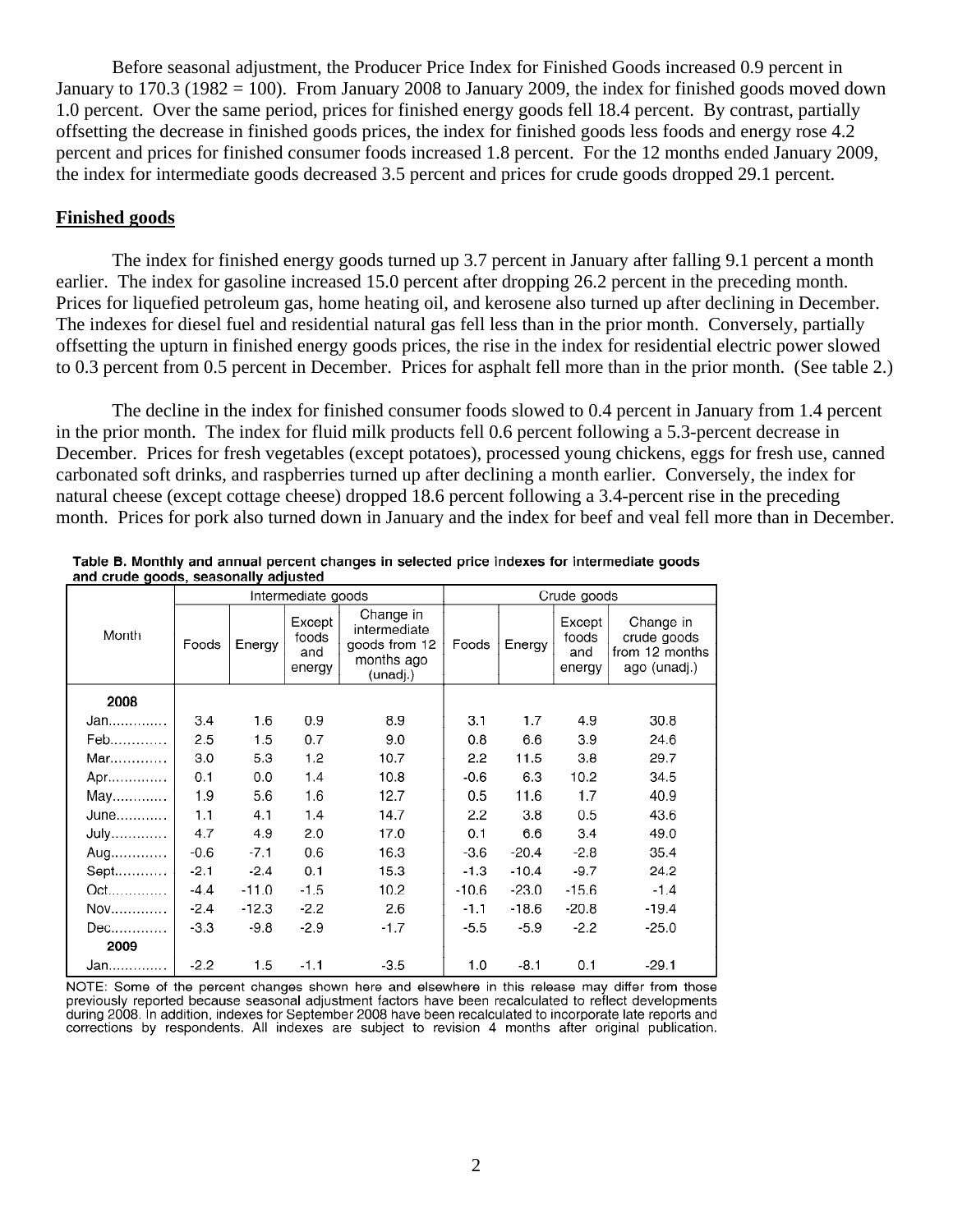The rise in the index for finished goods less foods and energy accelerated to 0.4 percent in January from 0.2 percent in the previous month. The index for toys, sporting goods, and small arms turned up 4.4 percent after falling 0.8 percent in December. Prices for communication and related equipment, alcoholic beverages, and commercial furniture also increased after declining in the prior month. The index for consumer plastic products fell less in January, and prices for office and store machines and equipment rose after no change in December. By contrast, the advance in the index for passenger cars slowed to 0.3 percent from 1.5 percent in the prior month. Prices for soap and synthetic detergents turned down after rising in December.

#### **Intermediate goods**

 The Producer Price Index for Intermediate Materials, Supplies, and Components fell 0.7 percent in January following a 4.2-percent decrease in December. Prices for materials for durable manufacturing, intermediate foods and feeds, and materials and components for construction all declined less than they had a month earlier, while the indexes for intermediate energy goods and materials for nondurable manufacturing turned up in January. Excluding foods and energy, prices for intermediate goods moved down 1.1 percent compared with a 2.9-percent decrease in the prior month. (See table B.)

 The index for materials for durable manufacturing moved down 3.5 percent in January following a 7.2 percent decrease in December. Prices for hot rolled steel sheet and strip fell 6.8 percent after dropping 23.9 percent in the prior month. Similarly, the indexes for cold rolled steel sheet and strip; hot rolled steel bars, plates, and structural shapes; copper and brass mill shapes; primary nonferrous metals; and thermoplastic resins and plastic materials also decreased less than a month earlier. Prices for cold finished steel bars turned up in January. By contrast, partially offsetting the slower rate of decline in prices for materials for durable manufacturing, the index for semifinished steel mill products moved down 13.8 percent subsequent to a 7.6 percent decrease in December. Prices for steel pipe and tube and for aluminum mill shapes also fell more in January than they had in the preceding month. (See table 2.)

 The index for intermediate energy goods rose 1.5 percent in January after falling 9.8 percent a month earlier. Prices for liquefied petroleum gas climbed 20.2 percent compared with a 21.8-percent decrease in December. The indexes for gasoline, heating oil, and residual fuels also turned up in January. Prices for both diesel and jet fuel declined less than they had in December. By contrast, the electric power index fell 0.9 percent after advancing 0.6 percent in the prior month. Prices for natural gas to electric utilities and commercial natural gas also turned down in January.

 The index for materials for nondurable manufacturing edged up 0.1 percent in January after decreasing 9.1 percent in December. Leading this upturn, prices for basic organic chemicals rose 0.7 percent in January following a 17.8-percent drop a month earlier. The indexes for medicinal and botanical chemicals and for finished fabrics also turned up after falling in December. Prices for thermoplastic resins and plastic materials and for inedible fats and oils declined less in January than they had in the prior month. By contrast, the index for agricultural chemicals and chemical products moved down 14.5 percent subsequent to an 8.2-percent decrease in December. Prices for synthetic rubber also fell more than they had in the previous month. The index for knit gray fabrics rose less than a month earlier.

 The intermediate foods and feeds index moved down 2.2 percent following a 3.3-percent decline in December. In January, falling prices for natural cheese (except cottage cheese), beef and veal, processed cheese and related products, fats and oils, processed eggs, bulk fluid milk and cream, and pork outweighed rising prices for processed young chickens.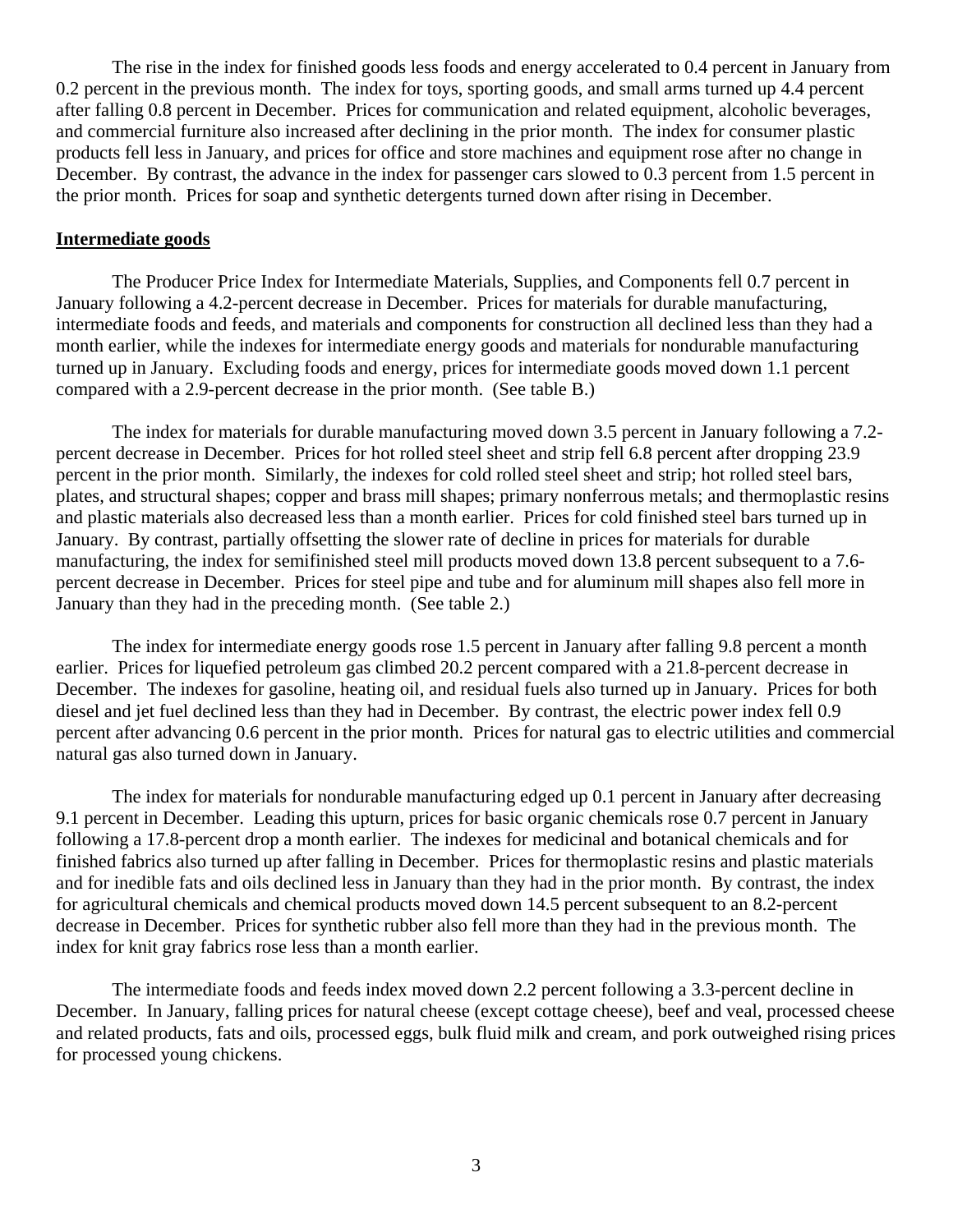The index for materials and components for construction moved down 0.7 percent after falling 1.2 percent in December. Prices for paving mixtures and blocks declined 6.2 percent in January subsequent to an 8.3-percent drop a month earlier. The index for sheet metal products also decreased less than in the prior month. The indexes for plastic construction products and for prefabricated wood buildings and components advanced after falling in December. Prices for ready-mixed concrete rose more than they had in the previous month. Conversely, the index for structural, architectural, and pre-engineered metal products decreased 2.6 percent compared with a 1.1-percent decline in December. Prices for treated wood products turned down in January, and the index for prepared paint rose less than in the preceding month.

#### **Crude goods**

 The Producer Price Index for Crude Materials for Further Processing fell 2.9 percent in January following a 5.3-percent decline in December. In January, lower prices for crude energy materials outweighed higher prices for crude foodstuffs and feedstuffs and for crude nonfood materials less energy. (See table B.)

The index for crude energy materials decreased 8.1 percent in January after falling 5.9 percent in the previous month. Natural gas prices dropped 7.8 percent compared with a 14.7-percent increase in the preceding month. The coal index turned down 2.0 percent following a 0.5-percent gain in December. By contrast, partially offsetting the faster rate of decline in the crude energy materials index, prices for crude petroleum declined 12.5 percent in January after falling 31.0 percent a month earlier. (See table 2.)

 The index for crude foodstuffs and feedstuffs advanced 1.0 percent following a 5.5-percent decrease in December. Slaughter cattle prices rose 1.1 percent in January subsequent to an 8.9-percent decline in the prior month. The indexes for corn, soybeans, and fresh vegetables (except potatoes) also turned up in January. Prices for slaughter barrows and gilts rose more than in December. By contrast, prices for slaughter chickens fell 7.2 percent following a 6.9-percent increase a month earlier. The indexes for Irish potatoes for processing and tree nuts also turned down after rising in December. Fluid milk prices decreased more than they had in the previous month.

The index for crude nonfood materials less energy edged up 0.1 percent in January subsequent to a 2.2 percent decline in December. The increase in iron and steel scrap prices accelerated to 21.9 percent from 13.8 percent in the preceding month. The index for gold ores also advanced more than it had a month earlier. Prices for corn, wheat, and soybeans for nonfood manufacturing turned up in January. By contrast, the index for hides and skins dropped 36.0 percent in January after decreasing 7.5 percent in December. Prices for raw cotton and for construction sand, gravel, and crushed stone turned down in January. The index for aluminum base scrap fell more than it had in December.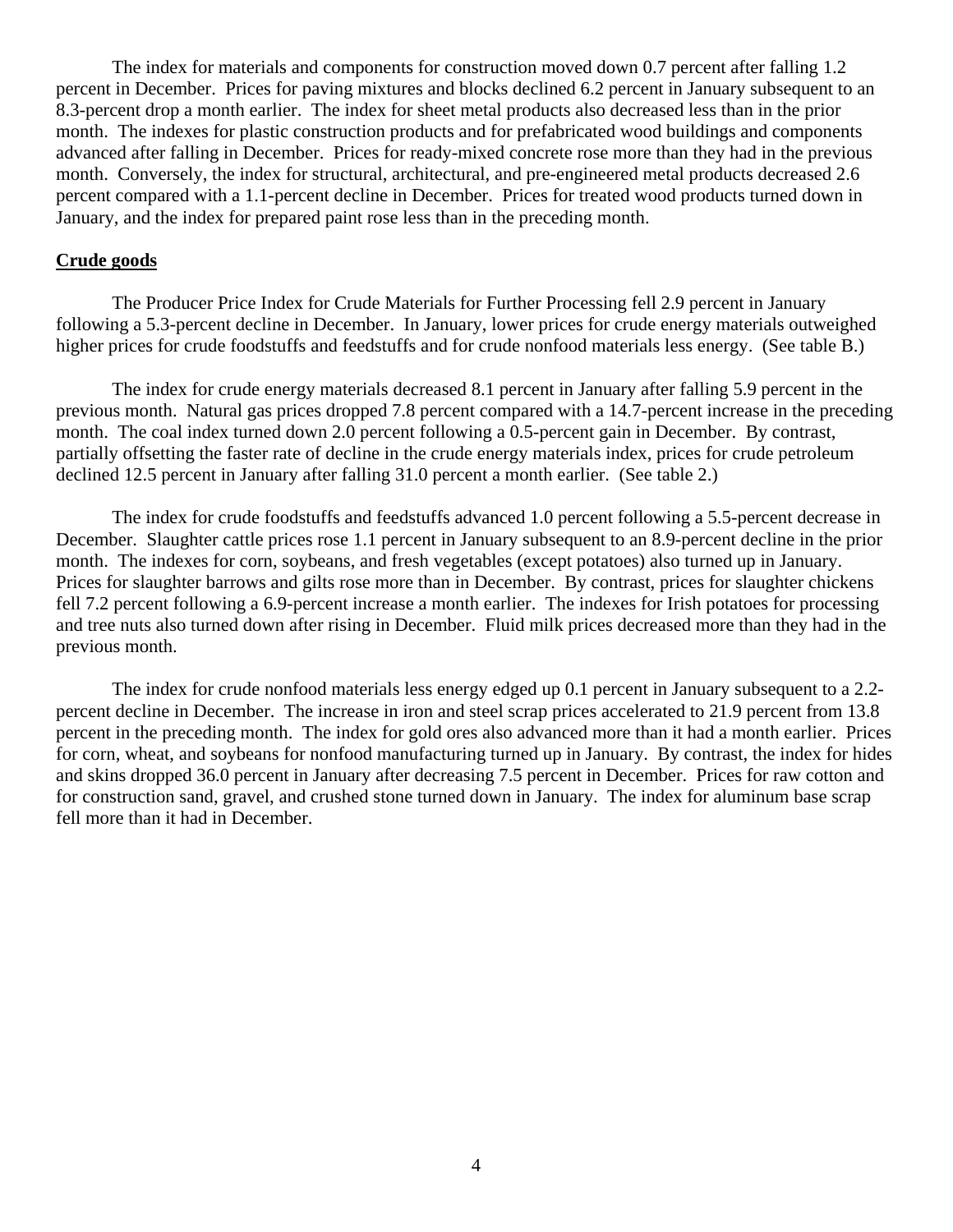# **Net output price indexes**

**Mining, Utilities, and Manufacturing Industries.** The Producer Price Index for the Net Output of Total Mining, Utilities, and Manufacturing Industries inched up 0.1 percent in January following a 2.8-percent decrease in December. (Net output price indexes are not seasonally adjusted.) Most of this upturn can be traced to prices received by petroleum refineries, which advanced 8.1 percent in January after falling 26.4 percent in the prior month. The industry indexes for poultry processing and farm-feed manufacturing also increased following December declines. Prices received by petrochemical manufacturers decreased less in January than they had a month earlier, and the industry index for soft drink manufacturing climbed more than in December. By contrast, partially offsetting the upturn in the index for total mining, utilities, and manufacturing industries, prices received by cheese manufacturers fell 14.8 percent in January after rising 2.4 percent in the preceding month. The indexes for livestock slaughtering and for electric power generation, transmission, and distribution decreased more than they had in December. Prices received by pharmaceutical preparation manufacturers rose less than in the preceding month. In January, the index for total mining, utilities, and manufacturing industries was 105.2 (December 2006 = 100), 1.9 percent below its year-ago level.

**Trade Industries.** The Producer Price Index for the Net Output of Total Trade Industries declined 0.3 percent in January following a 0.5-percent advance in the preceding month. (Trade indexes measure changes in margins received by wholesalers and retailers.) Leading this downturn, margins received by merchant wholesalers of nondurable goods fell 2.3 percent after rising 4.6 percent in December. The margin indexes for department stores, gasoline stations with convenience stores, and fuel dealers also decreased following increases in the prior month. Conversely, margins received by gasoline stations without convenience stores jumped 10.3 percent following a 21.0-percent decrease in the prior month. The margin indexes for home centers, electronic shopping and mail-order houses, supermarkets, and new car dealers also turned up in January after falling in December. Margins received by merchant wholesalers of durable goods rose more than they had in the previous month. In January, the index for total trade industries was  $110.8$  (December  $2006 = 100$ ),  $5.3$ percent above its year-ago level.

**Transportation and Warehousing Industries.** The Producer Price Index for the Net Output of Total Transportation and Warehousing Industries declined 0.8 percent in January following a 2.8-percent drop in December. Prices received by the air transportation industry group edged down 0.1 percent in January after falling 4.2 percent in the preceding month. The index for couriers and messengers also decreased less than it had in December. Prices received by the general freight trucking industry group and by the inland water freight transportation industry turned up in January. By contrast, the index for the line-haul railroad industry moved down 4.3 percent following a 2.5-percent decline in December. Prices received by the industry for local specialized freight trucking of new goods also decreased more in January than in the previous month. The indexes for deep sea freight transportation and freight transportation arrangement fell after no change in December. In January, the index for total transportation and warehousing industries was 108.6 (December 2006  $= 100$ ), 0.3 percent above its year-ago level.

**Total Traditional Service Industries.** The Producer Price Index for the Net Output of Total Traditional Service Industries advanced 0.4 percent in January following a 0.8-percent decline in December. Prices received by the industry for investment banking and securities dealing increased 7.0 percent after falling 2.0 percent a month earlier. The indexes for automotive equipment rental and leasing, software publishers, and offices of lawyers also turned up in January. Prices received by the depository credit intermediation industry group were unchanged following decreases in December. The index for direct health and medical insurance carriers rose more in January than it had in the prior month. Conversely, prices received by real estate agents and brokers fell 4.5 percent in January after declining 0.6 percent in December. Prices received by the industries for temporary help services moved down in January after rising in December. In January, the index for total traditional service industries was 102.3 (December 2006 = 100), unchanged from its year-ago level.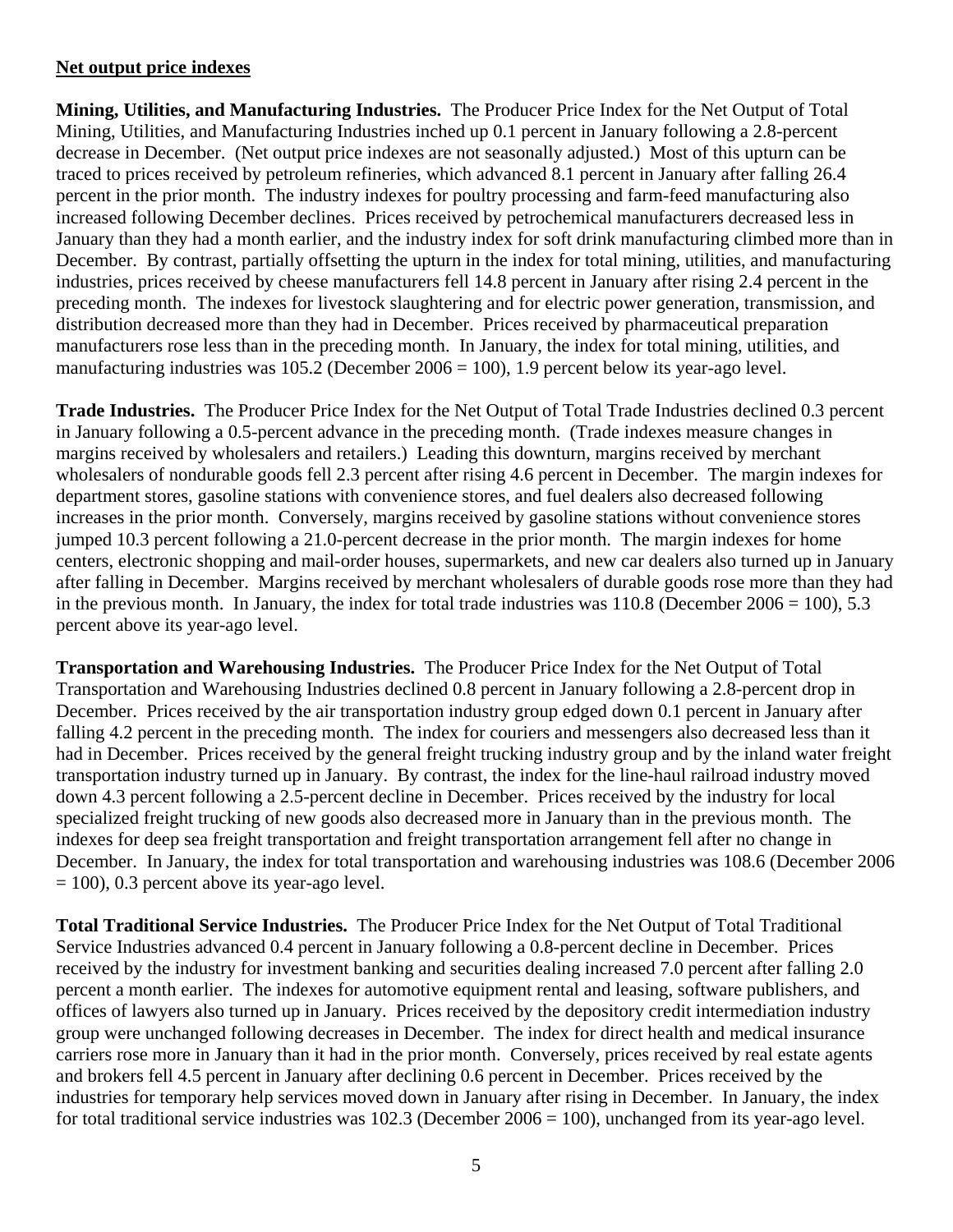Producer Price Index data for February 2009 are scheduled to be released on Tuesday, March 17, 2009 at 8:30 a.m. (EDT).

\*\*\*\*\*

# **PPI Commodity Weight Allocations to Stage-of-Processing Indexes Updated**

 Effective with the release of January 2009 data on February 19, 2009, the Bureau of Labor Statistics updated the weight allocations used to calculate its stage-of-processing (SOP) indexes to more accurately reflect recent sales patterns. While PPI weights continue to be based on shipment values from the 2002 economic census, the proportion of these weights allocated to the various SOP categories within and, in some cases, across the Finished, Intermediate, and Crude goods stages have changed. The new allocations are based primarily on data contained in the 2002 Input/Output Accounts published by the Bureau of Economic Analysis.

 It is important to note that the allocation update does not change the PPI classification system, reference base, or aggregation structure. It has, however, resulted in significant shifts in the relative importance of some component series in the stage-of-processing model. A detailed explanation of the SOP allocation update is available on the BLS Web site at: **http://www.bls.gov/ppi/ppisopallo.htm.**

 Relative importance figures as of December 2008, are available on the BLS Web site at: www.bls.gov/ppi. Choose the "PPI Tables" link, under the "On This Page" heading. The revised SOP relative importance figures will be available through the links: "Component series by stage of processing" and "Commodity groupings by major stage of processing category." The information may also be requested from the Division of Industrial Prices and Price Indexes, Section of Index Analysis and Public Information, at 202- 691-7705. For further information on this change, please contact Jon Weinhagen at (202) 691-7709.

\*\*\*\*\*

#### **Resampling of Industries**

 Effective with this release, the Producer Price Index (PPI) includes data for 42 resampled industries classified according to the North American Industry Classification System (NAICS). The Bureau of Labor Statistics periodically updates the sample of producers providing data for the PPI to reflect current conditions more accurately when the structure, membership, technology, or product mix of an industry shifts. The first results of this systematic process were published in July 1986. Subsequent efforts have been completed at 6 month intervals.

For information on specific index additions, deletions, and recodes that are effective with this semiannual update, see the January 2009 issue of the *PPI Detailed Report* online at **http://www.bls.gov/ppi/ppidr200901.pdf**, or contact the Division of Industrial Prices and Price Indexes, Section of Index Analysis and Public Information at *ppi-info@bls.gov* or (202) 691-7705.

| <b>NAICS</b><br>Code | Industry                            |
|----------------------|-------------------------------------|
| 236221               | New warehouse building construction |
| 311312               | Cane sugar refining                 |
| 311313               | Beet sugar manufacturing            |
| 311421               | Fruit and vegetable canning         |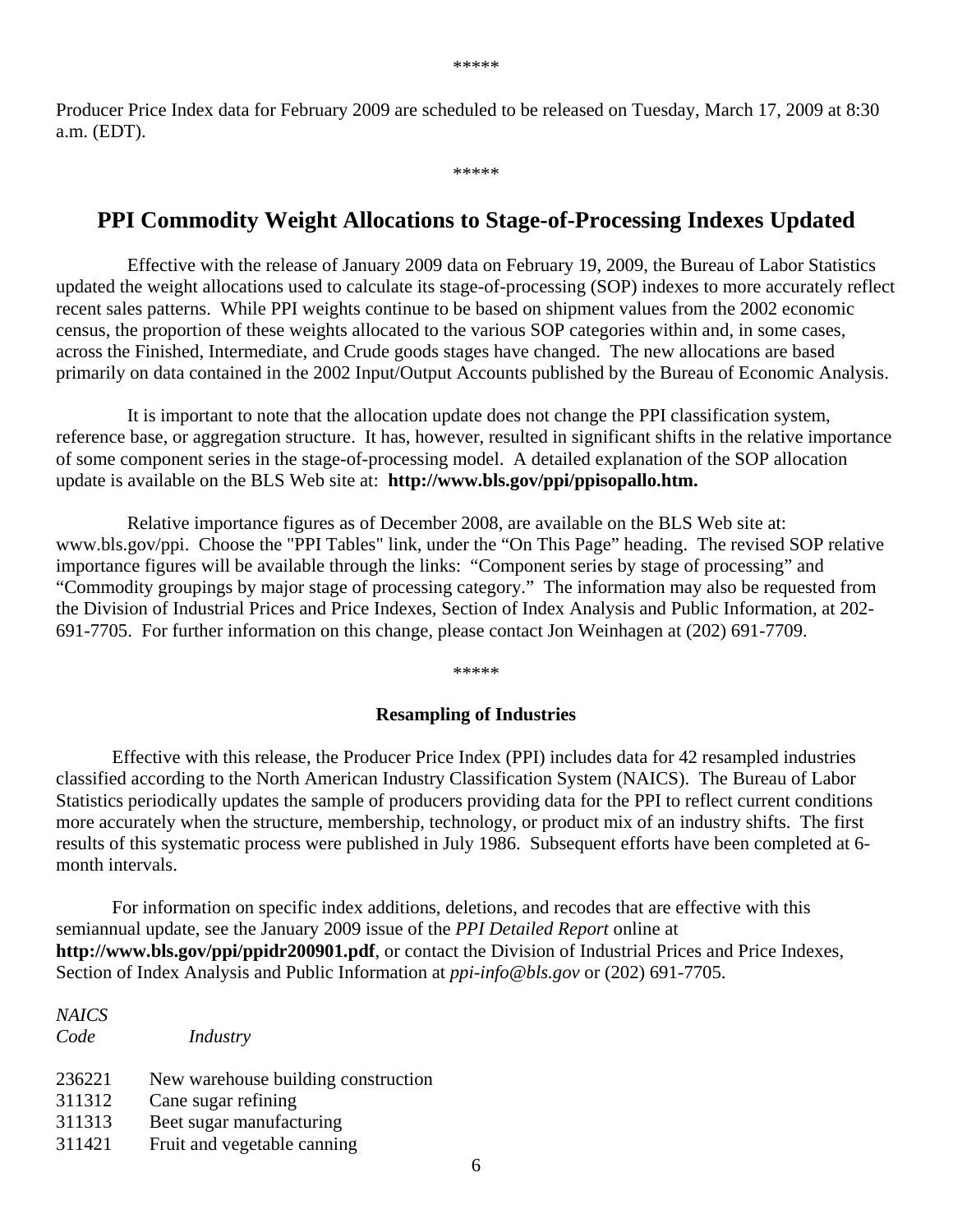# **Resampling of Industries—Continued**

| <b>NAICS</b> |                                                        |
|--------------|--------------------------------------------------------|
| Code         | Industry                                               |
|              |                                                        |
| 311514       | Dry, condensed, and evaporated dairy products          |
| 311830       | Tortilla manufacturing                                 |
| 312112       | Bottled water manufacturing                            |
| 313221       | Narrow fabric mills                                    |
| 315222       | Men's and boys' suit, coat, and overcoat manufacturing |
| 321999       | Miscellaneous wood product manufacturing               |
| 322211       | Corrugated and solid fiber box manufacturing           |
| 322225       | Flexible packaging foil manufacturing                  |
| 323111       | Commercial gravure printing                            |
| 323114       | Quick printing                                         |
| 325131       | Inorganic dye and pigment manufacturing                |
| 325188       | All other basic inorganic chemical manufacturing       |
| 325199       | All other basic organic chemical manufacturing         |
| 331522       | Nonferrous, except Al, die-casting foundries           |
| 331525       | Copper foundries, except die-casting                   |
| 332323       | Ornamental and architectural metal work manufacturing  |
| 333220       | Plastics and rubber industry machinery                 |
| 333298       | All other industrial machinery manufacturing           |
| 335221       | Household cooking appliance manufacturing              |
| 335222       | Household refrigerator and home freezer manufacturing  |
| 335224       | Household laundry equipment manufacturing              |
| 336211       | Motor vehicle body manufacturing                       |
| 339913       | Jewelers' material and lapidary work manufacturing     |
| 339950       | Sign manufacturing                                     |
| 441310       | Automotive parts and accessories stores                |
| 443112       | Radio, TV, and other electronics stores                |
| 452111       | Department stores, except discount                     |
| 452112       | Discount department stores                             |
| 452900       | Other general merchandise stores                       |
| 453210       | Office supplies and stationery stores                  |
| 484210       | Used household and office goods moving                 |
| 484220       | Other specialized trucking, local                      |
| 484230       | Other specialized trucking, long-distance              |
| 488330       | Navigational services to shipping                      |
| 488510       | Freight transportation arrangement                     |
| 541211       | Offices of certified public accountants                |
| 541810       | Advertising agencies                                   |
| 561330       | Professional employer organizations                    |

\*\*\*\*\*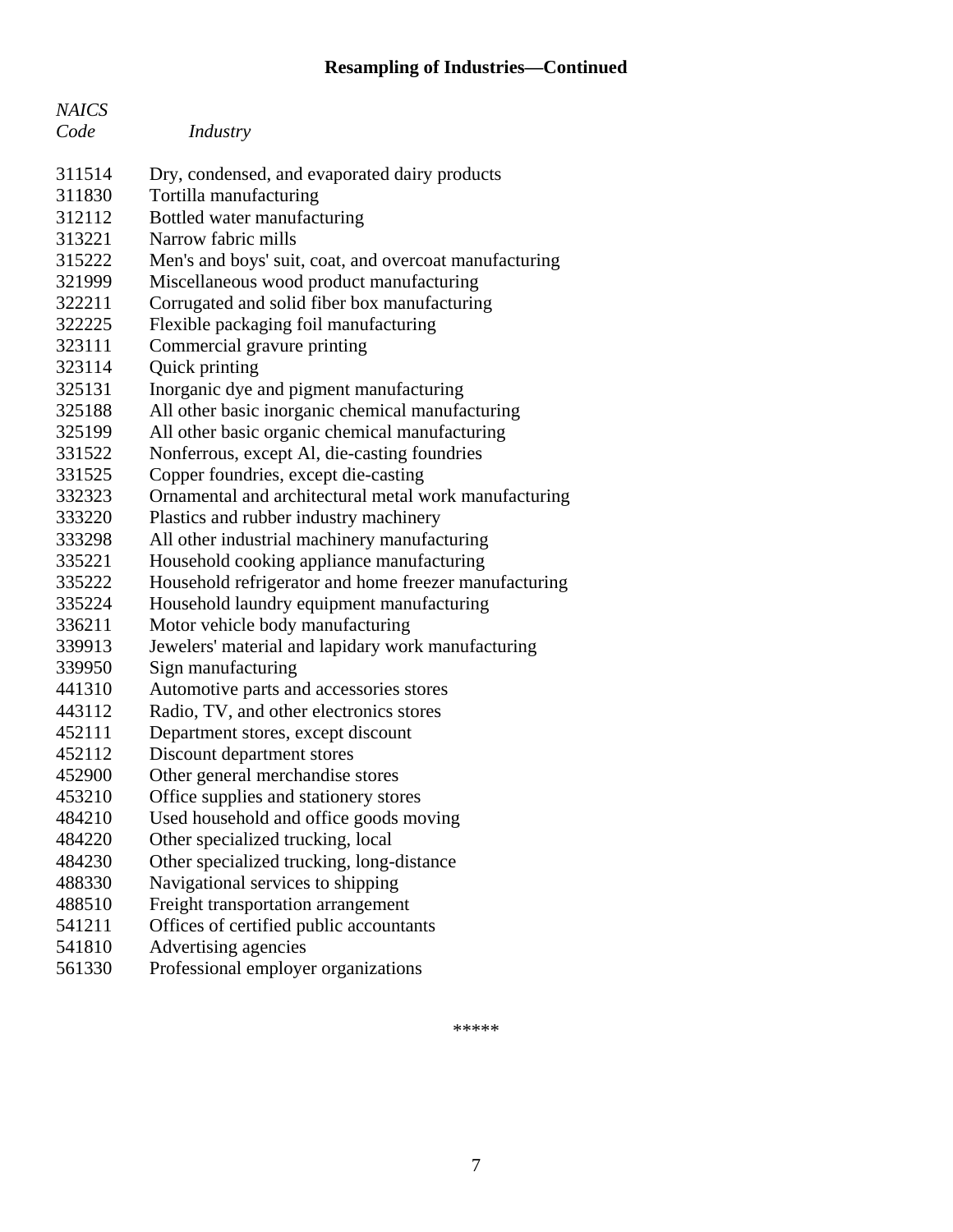## **Recalculation of Seasonal Adjustment Factors**

Effective with this release, seasonal adjustment factors have been recalculated to reflect price-movement patterns during 2008 for stage-of-processing (SOP) and commodity-grouping indexes. This routine annual recalculation may affect previously published seasonally adjusted indexes and percent changes for January 2004 through December 2008. Revised seasonally adjusted data for this period, as well as seasonal adjustment factors for commodity indexes to be used through December 2009, were released February 17, 2009. To obtain this information, contact the Division of Industrial Prices and Price Indexes, Section of Index Analysis and Public Information at *ppi-info@bls.gov* or (202) 691-7705, or visit the Producer Price Index homepage at **www.bls.gov/ppi.**

 The table below provides monthly seasonally adjusted percent changes for the three major SOP categories during 2008, based on former and recalculated seasonal factors. These percent changes include final price data through August 2008 and may differ from values shown in tables A and B of this release, which include final price data through September 2008.

| Over-the-month percent changes in major stage-of-processing indexes, seasonally |  |
|---------------------------------------------------------------------------------|--|
| adjusted, using former and recalculated seasonal factors for 2008               |  |

|              | <b>Finished goods</b> |                     |        | <b>Intermediate goods</b> | Crude goods |                     |
|--------------|-----------------------|---------------------|--------|---------------------------|-------------|---------------------|
| <b>Month</b> | Former                | <b>Recalculated</b> | Former | <b>Recalculated</b>       | Former      | <b>Recalculated</b> |
| January      | 1.2                   | 0.9                 | 1.2    | 1.1                       | 2.9         | 2.8                 |
| February     | 0.3                   | 0.4                 | 0.9    | 1.0                       | 3.9         | 3.9                 |
| March        | 0.9                   | 0.9                 | 2.4    | 2.2                       | 6.7         | 6.6                 |
| April        | 0.3                   | 0.2                 | 1.0    | 1.0                       | 4.7         | 4.7                 |
| May          | 1.4                   | 1.5                 | 2.7    | 2.5                       | 6.1         | 6.0                 |
| June         | 1.7                   | 1.3                 | 2.2    | 2.0                       | 2.8         | 2.7                 |
| July         | 1.2                   | 1.3                 | 2.7    | 2.8                       | 4.0         | 3.9                 |
| August       | $-0.9$                | $-0.5$              | $-1.5$ | $-1.3$                    | $-12.3$     | $-12.0$             |
| September    | $-0.4$                | $-0.2$              | $-0.9$ | $-0.5$                    | $-6.0$      | $-6.0$              |
| October      | $-2.8$                | $-2.6$              | $-3.9$ | $-3.9$                    | $-18.6$     | $-18.4$             |
| November     | $-2.2$                | $-2.5$              | $-4.3$ | $-4.3$                    | $-12.5$     | $-12.6$             |
| December     | $-1.9$                | $-1.9$              | $-4.2$ | $-4.2$                    | $-5.3$      | $-5.3$              |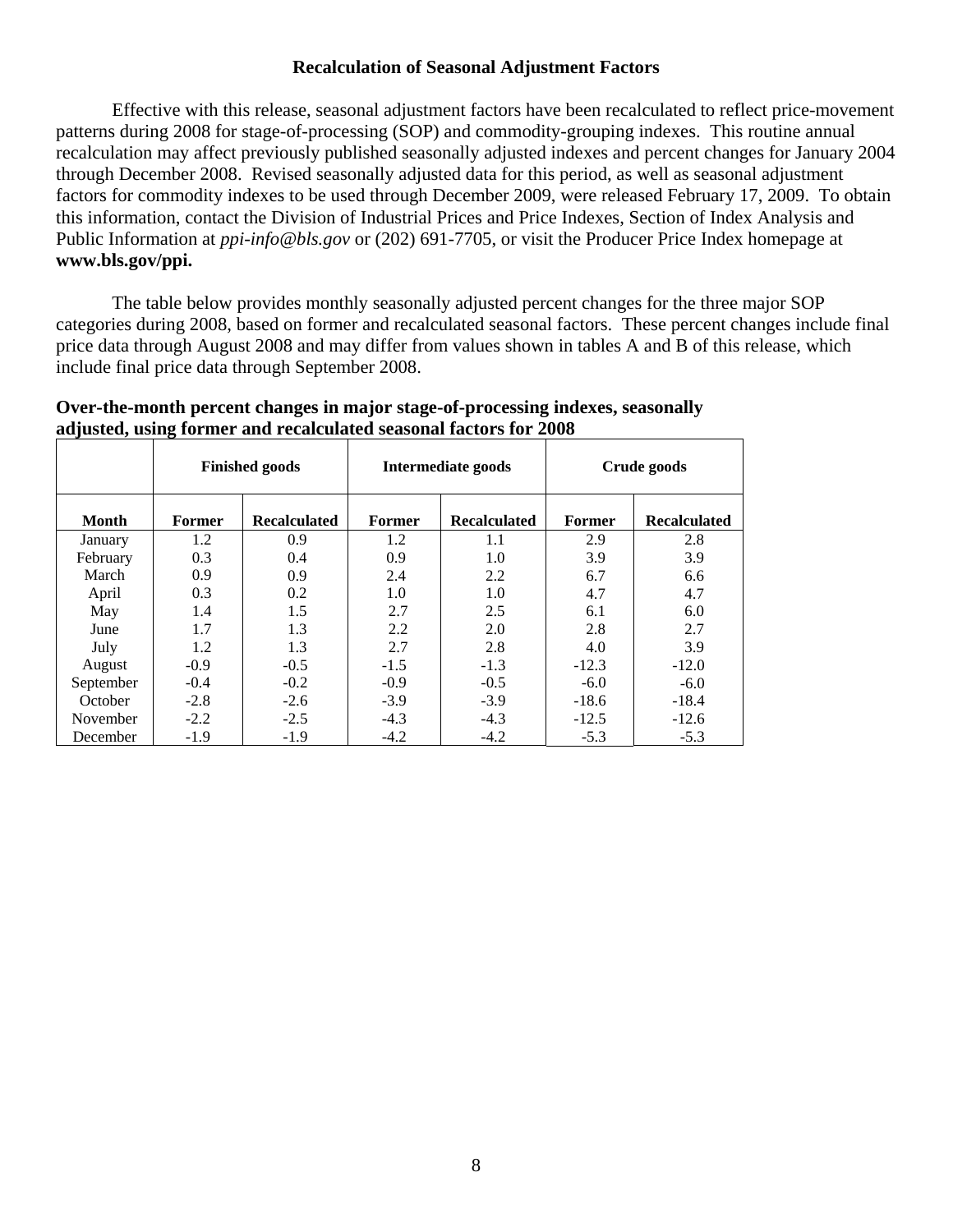# **Technical Note**

## **Brief Explanation of Producer Price Indexes**

The Producer Price Index (PPI) of the Bureau of Labor Statistics (BLS) is a family of indexes that measure the average change over time in the prices received by domestic producers of goods and services. PPIs measure price change from the perspective of the seller. This contrasts with other measures, such as the Consumer Price Index (CPI). CPIs measure price change from the purchaser's perspective. Sellers' and purchasers' prices can differ due to government subsidies, sales and excise taxes, and distribution costs.

 More than 8,000 PPIs for individual products and groups of products are released each month. PPIs are available for the products of virtually every industry in the mining and manufacturing sectors of the U.S. economy. New PPIs are gradually being introduced for the products of industries in the construction, trade, finance, and services sectors of the economy.

More than 100,000 price quotations per month are organized into three sets of PPIs: (1) Stage-of-processing indexes, (2) commodity indexes, and (3) indexes for the net output of industries and their products. The stage-ofprocessing structure organizes products by class of buyer and degree of fabrication. The commodity structure organizes products by similarity of end use or material composition. The entire output of various industries is sampled to derive price indexes for the net output of industries and their products.

## **Stage-of-Processing Indexes**

Within the stage-of-processing system, finished goods are commodities that will not undergo further processing and are ready for sale to the final-demand user, either an individual consumer or business firm. Consumer foods include unprocessed foods such as eggs and fresh vegetables, as well as processed foods such as bakery products and meats. Other finished consumer goods include durable goods such as automobiles, household furniture, and appliances, as well as nondurable goods such as apparel and home heating oil. Capital equipment includes durable goods such as heavy motor trucks, tractors, and machine tools.

 The stage-of-processing category for intermediate materials, supplies, and components consists partly of commodities that have been processed but require further processing. Examples of such semifinished goods include flour, cotton yarn, steel mill products, and lumber. The intermediate goods category also encompasses nondurable, physically complete items purchased by business firms as inputs for their operations. Examples include diesel fuel, belts and belting, paper boxes, and fertilizers.

Crude materials for further processing are products entering the market for the first time that have not been manufactured or fabricated and that are not sold directly to consumers. Crude foodstuffs and feedstuffs include items such as grains and livestock. Examples of crude nonfood materials include raw cotton, crude petroleum, coal, hides and skins, and iron and steel scrap.

### **Commodity Indexes**

The commodity classification structure of the PPI organizes products by similarity of end use or material composition, disregarding industry of origin. Fifteen major commodity groupings (two-digit commodity codes) make up the All Commodities Index. Each major commodity grouping includes (in descending order of aggregation) subgroups (three-digit codes), product classes (four-digit codes), subproduct classes (six-digit codes), item groupings (sevendigit codes) and individual items (eight-digit codes).

#### **Industry Net-Output Price Indexes**

PPIs for the net output of industries and their products are grouped according to the North American Industry Classification System (NAICS). Prior to the release of January 2004, industry-based PPIs were published according to the Standard Industrial Classification (SIC) system. Industry price indexes are compatible with other economic time series organized by industry, such as data on employment, wages, and productivity. Table 5 of the *PPI Detailed Report* includes data for NAICS industries and industry groups (3-, 4-, 5-, and 6-digit codes); Census product classes (7- and 8-digit codes), products (9-digit codes), and more detailed subproducts (11-digit codes); and, for some industries, indexes for other sources of revenue.

 Indexes may represent one of three kinds of product categories. Every industry has primary product indexes to show changes in prices received by establishments classified in the industry for products made primarily, but not necessarily exclusively, by that industry. The industry classification of an establishment is determined by which products make up a plurality of its total shipment value. In addition, most industries have secondary product indexes that show changes in prices received by establishments classified in the industry for products chiefly made in some other industry. Finally, some industries have miscellaneous receipts indexes to show price changes in other sources of revenue received by establishments within the industry that are not derived from sales of their products—for example, resales of purchased materials, or revenues from parking lots owned by a manufacturing plant.

## **Data Collection**

PPIs are based on selling prices reported by establishments of all sizes selected by probability sampling, with the probability of selection proportionate to size. Individual items and transaction terms from these firms also are chosen by probability proportionate to size. BLS strongly encourages cooperating companies to supply actual transaction prices at the time of shipment to minimize the use of list prices. Prices submitted by survey respondents are effective on the Tuesday of the week containing the 13th day of the month. This survey is conducted primarily through the mail.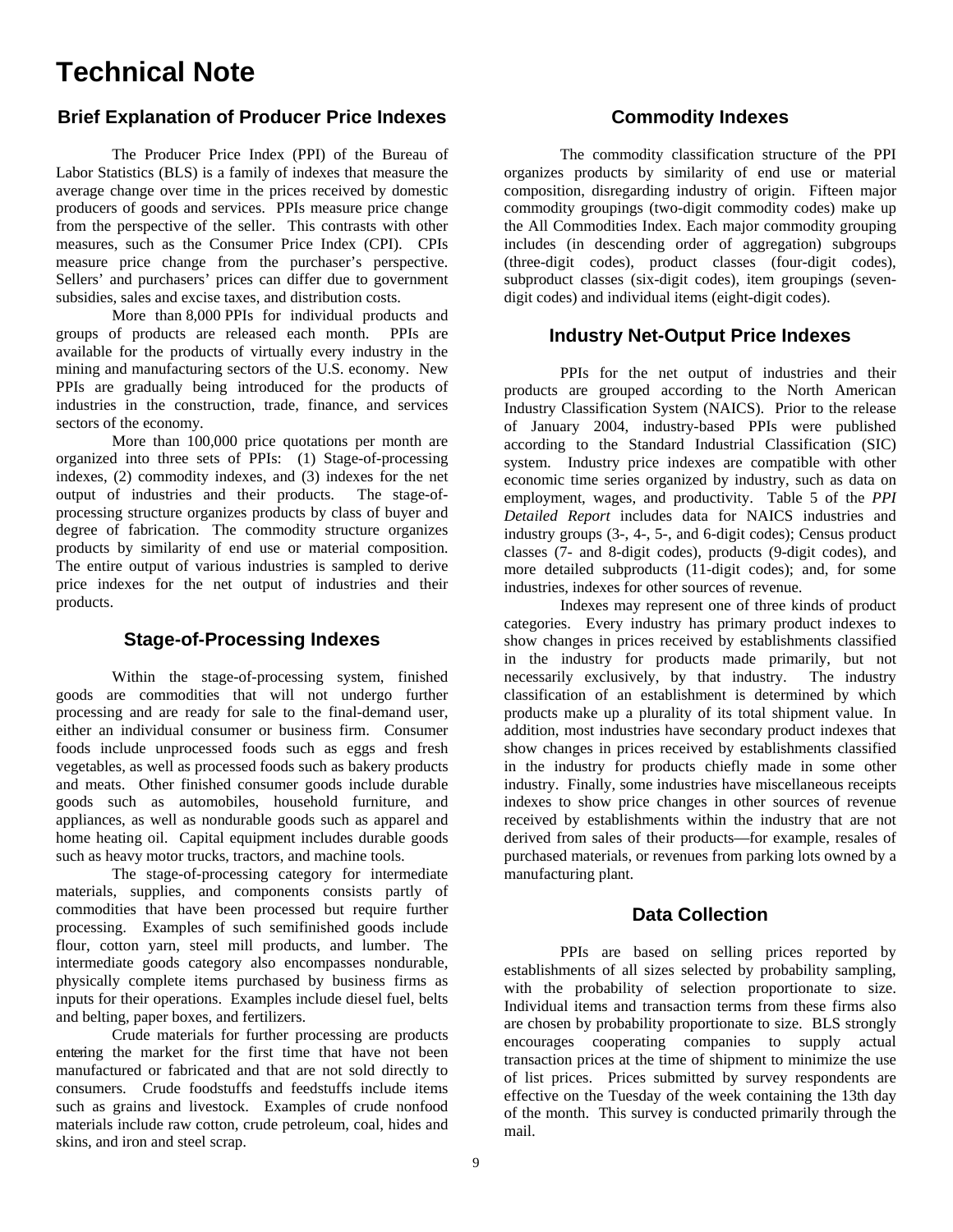Price data are provided on a voluntary and confidential basis; only sworn BLS employees are allowed access to individual company price reports. BLS publishes price indexes instead of actual prices. All PPIs are subject to revision 4 months after original publication to reflect the availability of late reports and corrections by respondents.

 BLS periodically updates the PPI sample of survey respondents to better reflect current conditions when the structure, membership, technology, or product mix of an industry shifts significantly and to spread reporting burden among smaller firms. Results of these resampling efforts are incorporated into the PPI with the release of data for January and July.

 As part of an ongoing effort to expand coverage to sectors of the economy other than mining and manufacturing, an increasing number of service sector industries have been introduced into the PPI. The following list of recently introduced industries includes the month and year in which an article describing the industry's content appeared in the *PPI Detailed Report*.

#### **Service sector industries introduced into the Producer Price Index, by SIC or NAICS code and the** *PPI Detailed Report* **that announces their introduction**

| Title                                                                                           | Code         | PPI Detailed<br>Report Issue |
|-------------------------------------------------------------------------------------------------|--------------|------------------------------|
|                                                                                                 | <b>SIC</b>   |                              |
| Wireless telecommunications                                                                     | 4812         | <b>July 1999</b>             |
| Telephone communications, except                                                                |              |                              |
| radio telephone                                                                                 | 4813         | <b>July 1995</b>             |
| Television broadcasting                                                                         | 4833         | <b>July 2002</b>             |
|                                                                                                 | 5411         | <b>July 2000</b>             |
| Meat and fish (seafood) markets                                                                 | 5421         | <b>July 2000</b>             |
| Fruit and vegetable markets                                                                     | 5431         | <b>July 2000</b>             |
| Candy, nut, and confectionery stores                                                            | 5441         | <b>July 2000</b>             |
| Retail bakeries                                                                                 | 5461         | <b>July 2000</b>             |
| Miscellaneous food stores                                                                       | 5499         | <b>July 2000</b>             |
| New car dealers                                                                                 | 5511         | <b>July 2000</b>             |
| Gasoline service stations                                                                       | 5541         | January 2002                 |
|                                                                                                 | 5551         | January 2002                 |
| Recreational vehicle dealers                                                                    | 5561         | January 2002                 |
| Miscellaneous retail                                                                            | 59           | January 2001                 |
| Security brokers, dealers, and                                                                  |              |                              |
| investment bankers                                                                              | 6211         | January 2001                 |
| Investment advice                                                                               | 6282         | January 2003                 |
| Life insurance carriers                                                                         | 6311         | January 1999                 |
| Property and casualty insurance                                                                 | 6331         | <b>July 1998</b>             |
| Insurance agencies and brokerages                                                               | 6412         | January 2003                 |
| Operators and lessors of nonresidential                                                         |              |                              |
| Real estate agents and managers                                                                 | 6512<br>6531 | January 1996<br>January 1996 |
|                                                                                                 | 7372         |                              |
| Prepackaged software                                                                            |              | January 1998                 |
| Data processing services                                                                        | 7374         | January 2002                 |
| Home health care services                                                                       | 8082         | January 1997                 |
|                                                                                                 | 8111         | January 1997                 |
| Engineering design, analysis, and<br>consulting services<br>Architectural design, analysis, and | 8711         | January 1997                 |
| consulting services                                                                             | 8712         | January 1997                 |

| Title                                                                                               | Code             | PPI Detailed<br>Report Issue |
|-----------------------------------------------------------------------------------------------------|------------------|------------------------------|
|                                                                                                     | SIC              |                              |
| Premiums for property and casualty                                                                  | 9331             | <b>July 1998</b>             |
|                                                                                                     | <b>NAICS</b>     |                              |
| New Industrial building construction                                                                | 236211           | January 2008                 |
| New warehouse building construction                                                                 | 236221           | <b>July 2005</b>             |
| New school construction                                                                             | 236222           | <b>July 2006</b>             |
| New office construction                                                                             | 236223           | January 2007                 |
| Concrete contractors, nonresidential<br>Roofing contractors, nonresidential                         | 23811X           | <b>July 2008</b>             |
| Electrical contractors, nonresidential                                                              | 23816X           | <b>July 2008</b>             |
| Plumbing / HVAC contractors,                                                                        | 23821X           | <b>July 2008</b>             |
| nonresidential building work                                                                        | 23822X           | <b>July 2008</b>             |
| Merchant wholesalers, durable goods                                                                 | 423              | <b>July 2005</b>             |
| Merchant wholesalers, nondurable                                                                    | 424              | <b>July 2005</b>             |
| Wholesale trade agents and brokers                                                                  | 425120           | <b>July 2005</b>             |
| Furniture and home furnishings stores.                                                              | 442              | January 2004                 |
| Electronics and appliance stores                                                                    | 443              | January 2004                 |
| Building material and garden equipment<br>and supplies dealers<br>Clothing and clothing accessories | 444              | January 2004                 |
| stores<br>.<br>Sporting goods, hobby, book, and                                                     | 448              | January 2004                 |
| General merchandise stores                                                                          | 451<br>452       | January 2004<br>January 2004 |
| Miscellaneous store retailers                                                                       | 453              | January 2004                 |
| Internet service providers                                                                          | 518111           | <b>July 2005</b>             |
|                                                                                                     | 518112           | <b>July 2005</b>             |
| Commercial banking                                                                                  | 522110           | January 2005                 |
|                                                                                                     | 522120           | January 2005                 |
| Direct health and medical insurance<br>Construction, mining, and forestry                           | 524114           | <b>July 2004</b>             |
| machinery and equipment rental and<br>Management consulting services                                | 532412<br>541610 | January 2005<br>January 2007 |
| Security guards and patrol services                                                                 | 561612           | <b>July 2005</b>             |
| Computer training                                                                                   | 611420           | <b>July 2007</b>             |
| Blood and organ banks                                                                               | 621991           | January 2007                 |
| Amusement and theme parks                                                                           | 713110           | <b>July 2006</b>             |
| Golf courses and country clubs                                                                      | 713910           | <b>July 2006</b>             |
| Fitness and recreational sports centers.                                                            | 713940           | <b>July 2005</b>             |
| Commercial machinery repair and                                                                     | 811310           | <b>July 2007</b>             |

#### **Weights**

Weights for most traditional commodity groupings of the PPI, as well as weights for commodity-based aggregate indexes calculated using traditional commodity groupings, such as stage-of-processing indexes, currently reflect 2002 values of shipments as reported in the *Census of Manufactures* and other sources. From January 2002 through December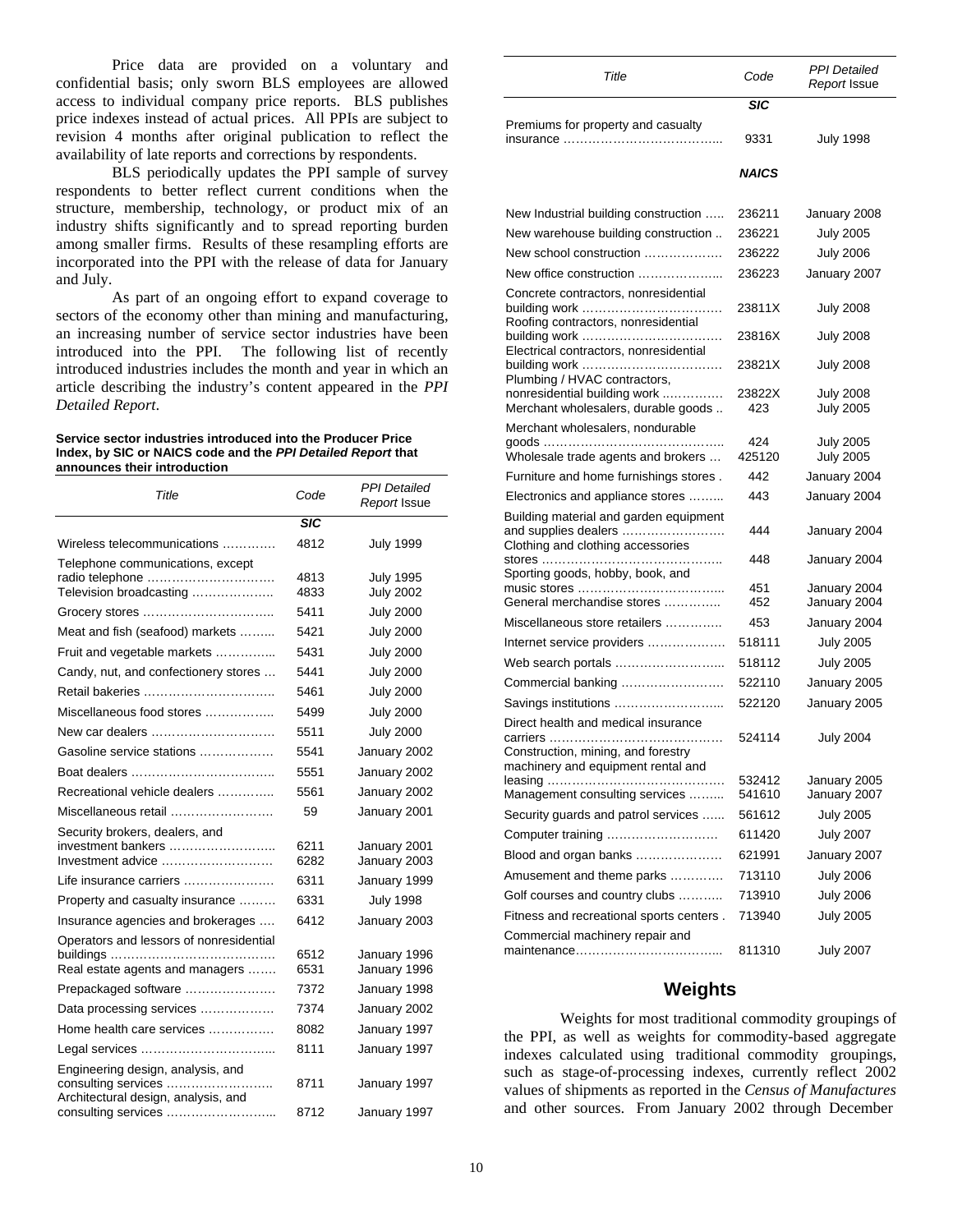2006, PPI weights were derived from 1997 shipment values. Industry indexes now are calculated with 2002 weights and 1997 net output ratios. This periodic update of the value weights used to calculate the PPI is done to more accurately reflect changes in production and marketing patterns in the economy. Net output values of shipments are used as weights for industry indexes. Net output values refer to the value of shipments from establishments within the industry to buyers outside the industry. However, weights for commodity price indexes are based on gross shipment values, including values of shipments between establishments within the same industry. As a result, broad commodity grouping indexes, such as the PPI for All Commodities, are affected by the multiple counting of price change at successive stages of processing, which can lead to exaggerated or misleading signals about inflation. Stage-of-processing indexes partially correct for this defect, but industry indexes consistently correct for this at all levels of aggregation. Therefore, industry and stage-of-processing indexes are more appropriate than broad commodity groupings for economic analysis of general price trends.

## **Price Index Reference Base**

Effective with publication of January 1988 data, many important PPI series (including stage-of-processing groupings and most commodity groups and individual items) were placed on a new reference base, 1982 = 100. From 1971 through 1987, the standard reference base for most PPI series was  $1967 = 100$ . Except for rounding differences, the shift to the new reference base did not alter any previously published percent changes for affected PPI series. (See "Calculating Index Changes," below.) The 1982 reference base is not used for commodity indexes with a base later than December 1981 or for industry net output indexes and their products.

 For further information on the underlying concepts and methodology of the Producer Price Index, see chapter 14, "Producer Prices," in *BLS Handbook of Methods* (April 1997), Bulletin 2490. This document can be downloaded from the BLS Web site at **www.bls.gov/opub/hom/homch14\_itc.htm**. Reprints are available on request.

## **Calculating Index Changes**

Each PPI measures price changes from a reference period that equals 100.0. An increase of 5.5 percent from the reference period in the Finished Goods Price Index, for example, is shown as 105.5. This change also can be expressed in dollars, as follows: prices received by domestic producers of a sample of finished goods have risen from \$100 in 1982 to \$105.50. Likewise, a current index of 90.0 would indicate that prices received by producers of finished goods are 10 percent lower than they were in 1982.

 Movements of price indexes from one month to another are usually expressed as percent changes, rather than as changes in index points. Index point changes are affected by the level of the index in relation to its base period, whereas percent changes are not. The following example shows the computation of index point and percent changes.

#### *Index point change*

| Finished Goods Price Index    | 107.5              |
|-------------------------------|--------------------|
| Less previous index           | 104.0              |
| Equals index point change     | 3.5                |
| Index percent change          |                    |
| Index point change            | 3.5                |
| Divided by the previous index | 104.0              |
| Equals                        | 0.034              |
| Result multiplied by 100      | $0.034 \times 100$ |
| Equals percent change         | 3.4                |

#### **Seasonally Adjusted and Unadjusted Data**

Because price data are used for different purposes by different groups, BLS publishes seasonally adjusted and unadjusted changes each month. Seasonally adjusted data are preferred for analyzing general price trends in the economy because these data eliminate the effect of changes that normally occur at about the same time, and in about the same magnitude, every year—such as price movements resulting from normal weather patterns, regular production and marketing cycles, model changeovers, seasonal discounts, and holidays. For these reasons, seasonally adjusted data more clearly reveal underlying cyclical trends. Unadjusted data are of primary interest to users who need information that can be related to actual dollar values of transactions. Individuals requiring this information include marketing specialists, purchasing agents, budget and cost analysts, contract specialists, and commodity traders. It is the unadjusted data that are generally cited when escalating longterm contracts such as purchasing agreements or real estate leases.For more information, see *Escalation and Producer Price Indexes: A Guide for Contracting Parties,* BLS Report 807, September 1991, on the Web at **www.bls.gov/ppi/ppiescalation.htm**. Reprints are available on request.

In 1998, the PPI implemented the X-12-ARIMA Seasonal Adjustment Method; prior to that year, the PPI employed the X-11 method. Each year, the seasonal status of most commodity indexes is reevaluated to reflect more recent price behavior. Industry net output indexes are not seasonally adjusted. For time series that exhibit seasonal pricing patterns, new seasonal factors are estimated and applied to the unadjusted data for the previous 5 years. These updated seasonally adjusted indexes replace the most recent 5 years of seasonal data.

 Seasonal factors may be applied to series using either a direct or an aggregative method. Generally, commodity indexes are seasonally adjusted using direct seasonal adjustment, which produces a more complete elimination of seasonal movements than does the aggregative method. However, the direct seasonal adjustment process may not yield figures that possess additive consistency. Thus, a seasonally adjusted index for a broad category that is directly adjusted may not be logically consistent with all seasonally adjusted indexes for its components. Seasonal movements for stage-ofprocessing indexes are derived indirectly through an aggregative method that combines movements of a wide variety of subproduct class (six-digit) series.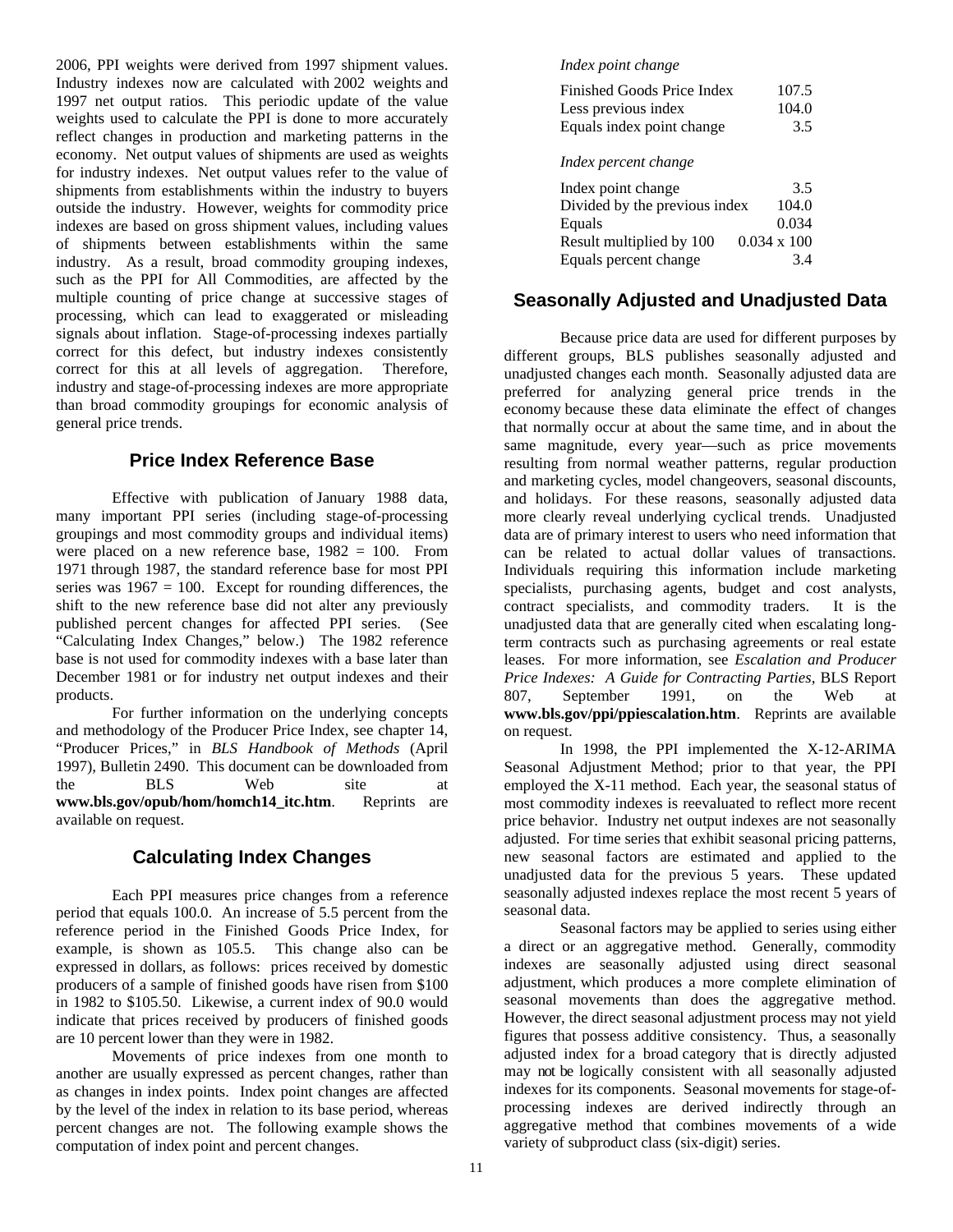Seasonally adjusted indexes can become problematic when previously stable and predictable price patterns abruptly change. If the new pattern persists, the seasonal adjustment method will eventually reflect it adequately; if the pattern keeps shifting, however, seasonally adjusted data will become chronically troublesome. This problem occurs relatively infrequently for farm and food-related products, but has more often affected manufactured products such as automobiles and steel.

Since January 1988, the PPI has used Intervention Analysis Seasonal Adjustment methods to enhance the calculation of seasonal factors. With this technique, outlier values that may distort the seasonal pattern are removed from the data prior to applying the standard seasonal factor estimation procedure. For example, a possible economic cause for large price movements for petroleum-based products might have been the Persian Gulf War. In this case, intervention techniques allowed for better estimates of seasonally adjusted data. On the whole, very few series have required intervention. Out of nearly 800 seasonally adjusted series, only 16 were subject to intervention in 2008.

For more information relating to seasonal adjustment methods, see (1) "Appendix A: Seasonal Adjustment Methodology at BLS," in the *BLS Handbook of Methods* (April 1997), Bulletin 2490 and (2) "Summary of Changes to the PPI's Seasonal Adjustment Methodology" in the January 1995 issue of *Producer Price Indexes*.

#### **Producer Price Index Data on the Internet**

In 1995, the BLS began posting PPI series, news releases, and technical information to both a World Wide Web (WWW) site and a file transfer protocol (FTP) site. During the years following the introduction of PPI Internet services, use of these sites eclipsed more traditional methods of data dissemination, such as subscriptions to the *PPI Detailed Report*. There were more than 2.1 million instances of PPI series being downloaded from the Internet during the 12 months ended December 31, 2007.

#### **Retrieving PPI data from the PPI Web site**

PPI data can be obtained from the WWW address (**www.bls.gov/ppi**). Clicking on the "PPI Databases" link reveals the following methods of data retrieval:

- *Top Picks* is a form-based application for both Industry Data and Commodity Data that allows the user to quickly obtain PPI time series data by selecting the most commonly requested time series, including the All Commodities Index and the stageof-processing indexes (for example, Finished Goods). Within each list, any one—or all—of the time series shown can be selected. A user can modify the date range and output options after executing the query, using the reformat button above the data output table.
- *One-Screen Data Search and Multi-Screen Data Search* are form-based query applications for both Industry Data and Commodity Data designed for users unfamiliar with the PPI coding structure. These

applications guide a user through the PPI classification system by listing index titles and do not require knowledge of commodity or industry codes. Data retrieved are based on a query formulated by selecting data characteristics from lists provided. Two options are available to create customized tables, depending on a user's browser capability. The one-screen option is a JavaScript application that uses a single screen to guide a user through the available time series data. The second option is a multiplescreen, non-Java-based application. Both methods allow a user to browse the PPI coding structure and select multiple series codes. Using the one-screen option, users can modify the date range and output options after executing the query using the reformat button above the data output table.

*Series Report* is a form-based application that uses formatted PPI time series identifiers (commodity or industry codes) as input in extracting data according to a specified set of date ranges and output options. This application provides the most efficient path for users who are familiar with the format of PPI time series identifiers. Up to 300 indexes can be extracted at a time.

 There are five alphabetic prefixes used to create unique PPI time series identifiers: WP, WD, PC, PD, and ND. Each provides the user access to a different PPI database. Adding either a "u" (not seasonally adjusted) or an "s" (seasonally adjusted) to the end of these prefixes further specifies the type of data needed.

#### **EXAMPLES**

**For commodity and stage-of-processing indexes**, series identifiers combine a "wpu" prefix (not seasonally adjusted) or a "wps" prefix (seasonally adjusted) with a commodity code.

| Commodity code | Provides data for:         |
|----------------|----------------------------|
| wps141101      | Passenger cars, seasonally |
|                | adjusted                   |
| wpu141101      | Passenger cars, not        |
|                | seasonally adjusted        |
| wpusop3000     | Finished goods, not        |
|                | seasonally adjusted        |

**For discontinued commodity indexes**, series identifiers combine a "wdu" prefix (not seasonally adjusted) or a "wds" prefix (seasonally adjusted) with a commodity code.

| Commodity code | <i>Provides data for:</i> |
|----------------|---------------------------|
| wds019         | Other farm products,      |
|                | seasonally adjusted       |
| wdu0635        | Preparations, ethical     |
|                | (prescription), not       |
|                | seasonally adjusted       |
| wdusi138011    | Stainless steel mill      |
|                | products, not seasonally  |
|                | adjusted                  |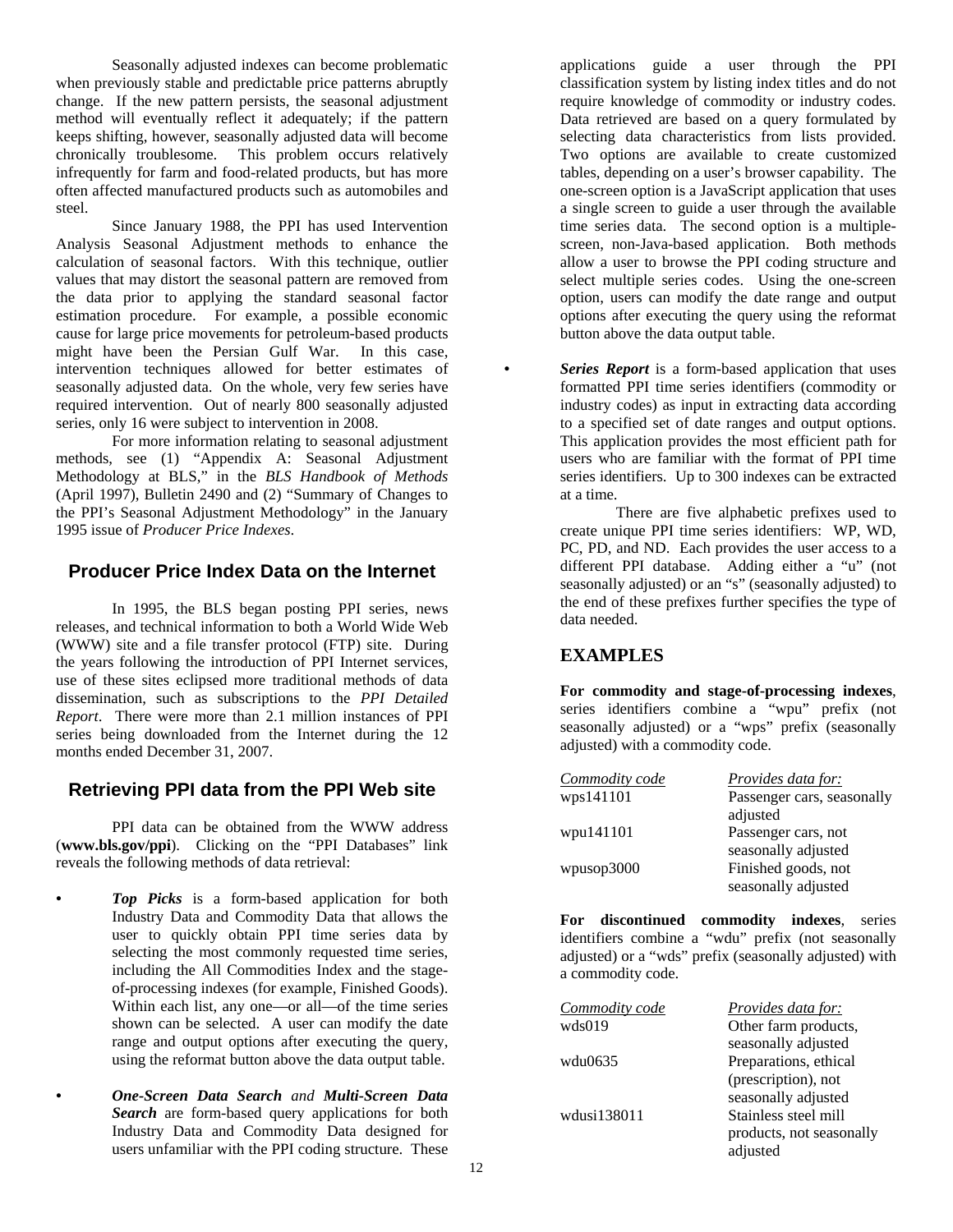**Current price indexes grouped by industry according to NAICS** have series identifiers that begin with the prefix "pcu." After the prefix, there are 12 digits (the 6-digit industry code is listed twice) followed by up to 7 alphanumeric characters identifying product detail. Dashes are used as placeholders for higher-level industry group codes.

| Industry-product code, |                             |
|------------------------|-----------------------------|
| current NAICS series   | <i>Provides data for:</i>   |
| pcu325---325---        | Chemical manufacturing,     |
|                        | not seasonally adjusted     |
| pcu336110336110        | Automobile and light duty   |
|                        | motor vehicle               |
|                        | manufacturing               |
| pcu621111621111411     | Offices of physicians, one- |
|                        | and two-physician           |
|                        | practices and single-       |
|                        | specialty group practices,  |
|                        | general/family practice     |
| pcu325412325412A       | Pharmaceutical              |
|                        | preparation                 |
|                        | manufacturing,              |
|                        | pharmaceuticals acting on   |
|                        | the respiratory system      |

**Discontinued industry-product codes based on SIC** combine a "pdu" prefix and "#" between the fourth and fifth characters of the product code. Series identifiers for the discontinued dataset use underscores as placeholders to complete a reference to an SIC industry group code of fewer than four digits. (All PPI industry-based indexes organized by SIC were discontinued with the introduction of NAICS.)

| Industry-product code,  |                           |
|-------------------------|---------------------------|
| discontinued SIC series | <i>Provides data for:</i> |
| $pdu28$ #               | Chemicals and allied      |
|                         | products, not seasonally  |
|                         | adjusted                  |
| $pdu331$ $#$            | Blast furnaces, steel     |
|                         | works, and rolling and    |
|                         | finishing mills, not      |
|                         | seasonally adjusted       |
| pdu3711#111             | Passenger cars            |

**Price indexes for discontinued series grouped by industry according to NAICS** have identifiers that begin with the prefix "ndu." After the prefix, there are 12 numeric digits (the 6-digit industry code is listed twice), and up to 7 additional alphanumeric characters that identify product detail. Dashes are used as placeholders for higher-level industry group codes.

| Industry-product code,    |                   |
|---------------------------|-------------------|
| discontinued NAICS series | Provides data for |
| ndu212231212231           | Lead ore and zinc |
|                           | ore mining        |
| ndu2122312122312          | Lead and zinc     |
|                           | concentrates      |
| ndu212231212231214        | Lead              |
|                           | concentrates      |

*Text Files (FTP)* and the FTP server are best suited for users requiring access to either a large volume of time series data or other PPI-related documentation (such as seasonal factor and relative importance tables). The FTP sites can be accessed at **ftp://ftp.bls.gov** or directly from the links on the "PPI Databases" page or the PPI homepage. Data and documentation available for download include the following:

|                                     | Directory:                |
|-------------------------------------|---------------------------|
| <b>Industry Data</b>                | /pub/time.series/pc       |
| <b>Industry Data - Discontinued</b> |                           |
| (NAICS basis)                       | /pub/time.series/nd       |
| (SIC basis)                         | /pub/time.series/pd       |
| Commodity Data                      | /pub/time.series/wp       |
| Commodity Data - Discontinued       |                           |
| <b>Series</b>                       | /pub/time.series/wd       |
| Special requests                    | /pub/special.requests/ppi |

The FTP site maintains files to help with searches and downloads. These files are centrally located in the **/pub/doc** directory. Within this directory, the **overview.txt**  file contains an overview relating to all BLS data available through the FTP site. For current commodity-based PPI data, the program help file is **wp.txt;** for discontinued commodity series, **wd.txt;** for current industry-based PPI data based on NAICS, **pc.txt;** for industry-based SIC time series that have been discontinued, **pd.txt;** and for industry-based NAICS series that have been discontinued, **nd.txt**.

Users who prefer downloading PPI datasets as individual ZIP files should go to the directory labeled **/pub/time.series/compressed/tape.format/** on the FTP site. This directory includes six PPI-specific ZIP files, one for each of the PPI databases—WP, WD, PC, ND, and PD—and a ZIP file for the annual 5-year revision to historical seasonal PPIs.

## **Other Sources of PPI Data**

PPI data can also be accessed via the BLS homepage (**www.bls.gov**). Clicking on the "Databases & Tables" tab at the top of the homepage calls up a listing all available BLS programs.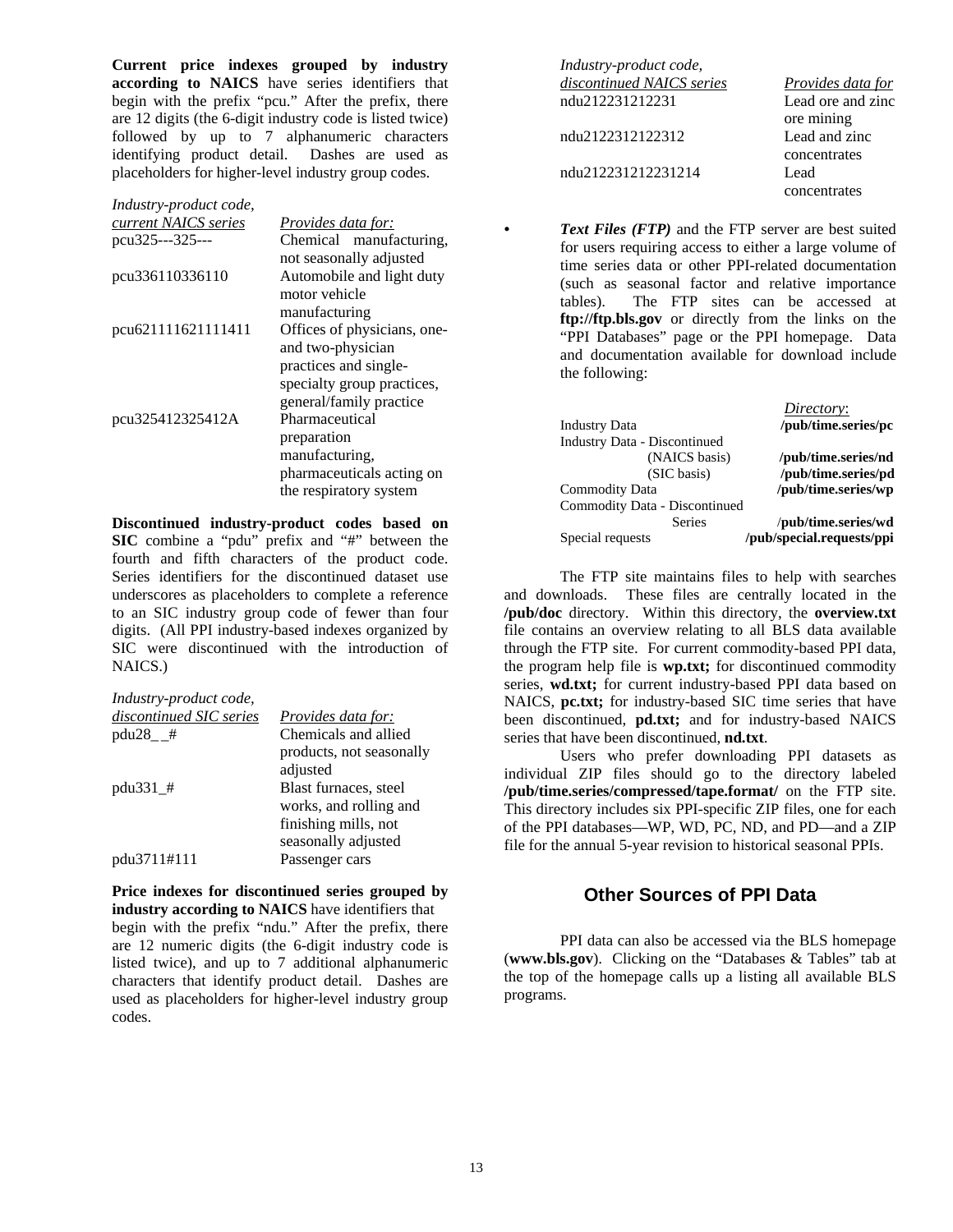# **Additional information**

The PPI homepage (**www.bls.gov/ppi**) contains additional information regarding PPI data and methodology. The top section of the homepage provides PPI news releases, both current and archived, as well as general PPI information. The "Tables Created by BLS" section found beneath the

statistics section provides relative importance and seasonal factor tables. The remaining sections offer special notices and publications pertaining to PPI methodology and applications.

For questions or comments regarding PPI data classification, methodology, or data availability on the Internet, call or e-mail the Section of Index Analysis and Public Information at (202) 691-7705 or *ppi-info@bls.gov*.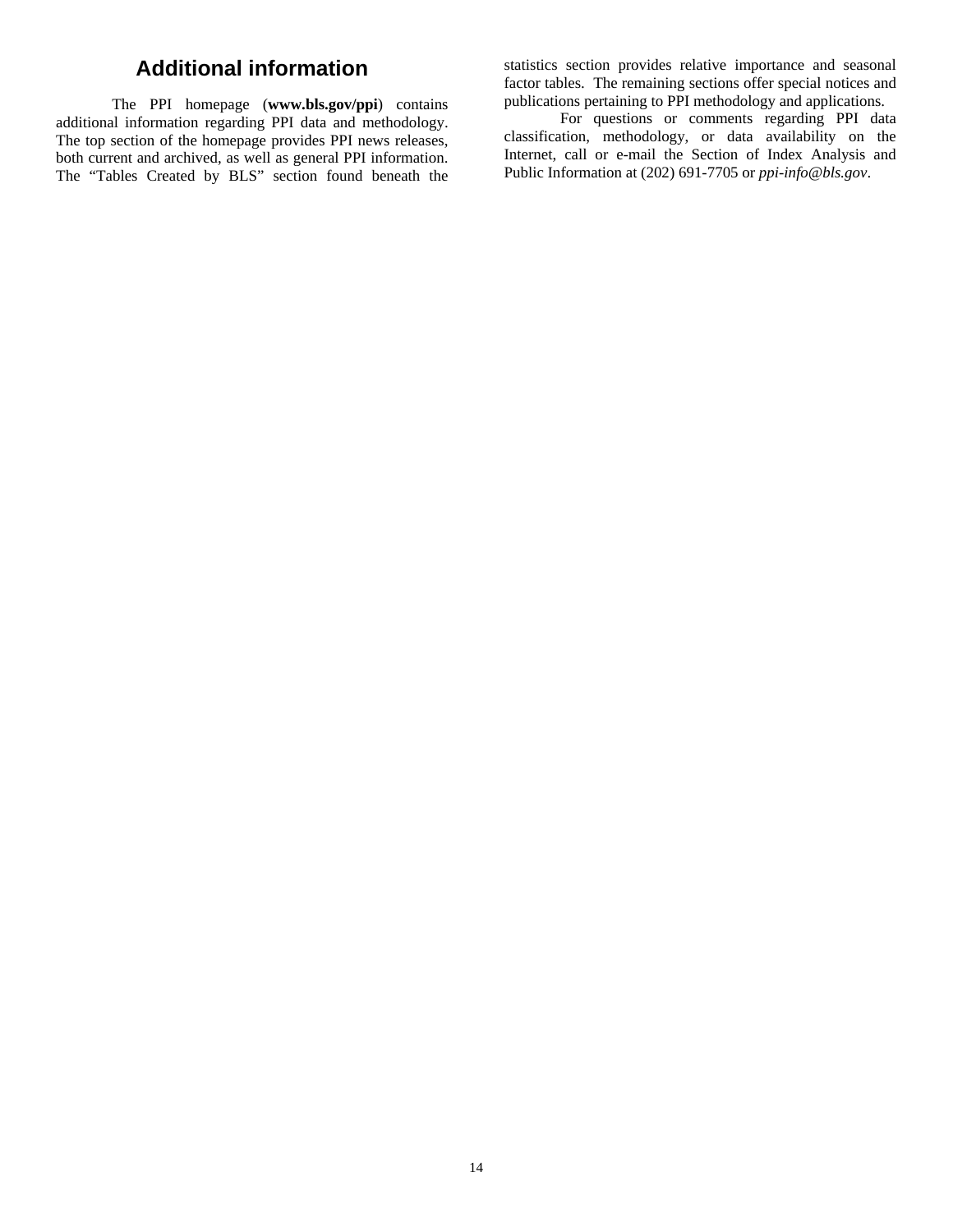#### **Table 1. Producer price indexes and percent changes by stage of processing**

[1982=100]

| Grouping                                                  | Relative<br>importance |                            | Unadjusted index |                  | Unadjusted percent<br>change to Jan. 2009<br>from: |              | Seasonally adjusted percent change<br>from: |                  |              |
|-----------------------------------------------------------|------------------------|----------------------------|------------------|------------------|----------------------------------------------------|--------------|---------------------------------------------|------------------|--------------|
|                                                           | Dec. 2008 <sup>1</sup> | Sept.<br>2008 <sup>2</sup> | Dec.<br>$2008^2$ | Jan.<br>$2009^2$ | Jan.<br>2008                                       | Dec.<br>2008 | Oct. to Nov.                                | Nov. to<br>Dec.  | Dec. to Jan. |
|                                                           | 100.000<br>73.502      | 182.2<br>193.0             | 168.8<br>173.8   | 170.3<br>175.7   | $-1.0$<br>$-2.4$                                   | 0.9<br>1.1   | $-2.5$<br>$-3.2$                            | $-1.9$<br>$-2.5$ | 0.8<br>1.0   |
| Finished consumer foods                                   | 18.710                 | 181.5                      | 178.5            | 177.6            | 1.8                                                | $-0.5$       | 0.2                                         | $-1.4$           | $-0.4$       |
|                                                           | 1.752                  | 168.9                      | 161.7            | 169.8            | $-14.8$                                            | 5.0          | 0.3                                         | $-10.9$          | 7.6          |
|                                                           | 16.958                 | 182.8                      | 180.2            | 178.3            | 3.6                                                | $-1.1$       | 0.2                                         | $-0.5$           | $-1.2$       |
| Finished consumer goods, excluding foods                  | 54.793                 | 197.2                      | 171.4            | 174.2            | $-4.2$                                             | 1.6          | $-4.6$                                      | $-3.0$           | 1.4          |
| Nondurable goods less foods                               | 38.764                 | 223.4                      | 182.3            | 186.1            | $-7.1$                                             | 2.1          | $-6.3$                                      | $-4.4$           | 2.0          |
|                                                           | 16.028                 | 140.3                      | 143.9            | 144.4            | 3.1                                                | 0.3          | $-0.1$                                      | 0.4              | 0.4          |
|                                                           | 26.498                 | 154.3                      | 156.7            | 157.5            | 4.0                                                | 0.5          | 0.1                                         | 0.1              | 0.5          |
|                                                           | 5.927                  | 158.7                      | 159.7            | 160.2            | 3.8                                                | 0.3          | $-0.1$                                      | $-0.1$           | 0.3          |
| Nonmanufacturing industries                               | 20.571                 | 152.7                      | 155.5            | 156.4            | 4.1                                                | 0.6          | 0.1                                         | 0.2              | 0.6          |
| Intermediate materials, supplies, and components          | 100.000                | 198.6                      | 172.7            | 171.6            | $-3.5$                                             | $-0.6$       | $-4.3$                                      | $-4.2$           | $-0.7$       |
| Materials and components for manufacturing                | 44.001                 | 186.7                      | 164.6            | 162.9            | $-3.3$                                             | $-1.0$       | $-4.5$                                      | $-5.1$           | $-1.1$       |
| Materials for food manufacturing                          | 3.557                  | 185.2                      | 171.9            | 167.3            | $-3.6$                                             | $-2.7$       | $-0.6$                                      | $-3.0$           | $-3.1$       |
| Materials for nondurable manufacturing                    | 13.580                 | 234.7                      | 188.1            | 188.3            | $-5.5$                                             | 0.1          | $-8.3$                                      | -9.1             | 0.1          |
| Materials for durable manufacturing                       | 9.831                  | 214.5                      | 177.7            | 171.6            | $-9.4$                                             | $-3.4$       | $-6.1$                                      | $-7.2$           | $-3.5$       |
| Components for manufacturing                              | 17.034                 | 142.4                      | 142.0            | 141.7            | 3.1                                                | $-0.2$       | $-0.1$                                      | $-0.3$           | $-0.2$       |
| Materials and components for construction                 | 10.183                 | 214.0                      | 207.6            | 206.2            | 6.1                                                | $-0.7$       | $-1.2$                                      | $-1.2$           | $-0.7$       |
| Processed fuels and lubricants                            | 17.746                 | 224.5                      | 154.1            | 154.3            | $-18.2$                                            | 0.1          | $-9.9$                                      | $-8.5$           | 0.0          |
|                                                           | 4.984                  | 218.5                      | 157.4            | 158.9            | $-13.7$                                            | 1.0          | $-9.7$                                      | $-6.4$           | 0.6          |
|                                                           | 12.763                 | 227.7                      | 153.3            | 153.0            | $-19.9$                                            | $-0.2$       | $-10.0$                                     | $-9.4$           | $-0.3$       |
|                                                           | 2.762                  | 198.4                      | 198.1            | 198.0            | 7.0                                                | -0.1         | 0.0                                         | $-0.5$           | $-0.1$       |
|                                                           | 25.308                 | 179.0                      | 174.0            | 173.2            | 3.8                                                | $-0.5$       | $-1.0$                                      | $-1.1$           | $-0.5$       |
|                                                           | 3.128                  | 173.7                      | 173.0            | 170.7            | 2.6                                                | $-1.3$       | $-0.1$                                      | $-0.3$           | $-1.4$       |
|                                                           | 22.179                 | 178.8                      | 172.8            | 172.3            | 4.1                                                | -0.3         | $-1.2$                                      | $-1.3$           | $-0.4$       |
|                                                           | 1.584                  | 197.4                      | 165.5            | 165.9            | 1.5                                                | 0.2          | $-5.8$                                      | $-4.1$           | 0.2          |
|                                                           | 20.596                 | 178.0                      | 174.7            | 174.2            | 4.4                                                | $-0.3$       | $-0.7$                                      | $-1.0$           | $-0.4$       |
|                                                           | 100.000                | 254.2                      | 171.7            | 166.9            | $-29.1$                                            | $-2.8$       | $-12.6$                                     | $-5.3$           | $-2.9$       |
|                                                           | 40.785                 | 167.6                      | 135.9            | 136.7            | $-15.9$                                            | 0.6          | $-1.1$                                      | $-5.5$           | 1.0          |
|                                                           | 59.215                 | 314.2                      | 189.5            | 179.8            | $-36.6$                                            | $-5.1$       | $-19.6$                                     | $-5.1$           | $-5.7$       |
|                                                           | 31.609                 | 323.5                      | 163.5            | 156.5            | $-45.7$                                            | $-4.3$       | $-24.9$                                     | $-15.1$          | $-4.6$       |
|                                                           | 29.914                 | 301.3                      | 151.0            | 143.9            | $-46.3$                                            | $-4.7$       | $-25.2$                                     | $-15.3$          | $-4.9$       |
|                                                           | 1.695                  | 199.6                      | 192.7            | 196.1            | $-1.4$                                             | 1.8          | $-2.2$                                      | $-1.2$           | 0.2          |
|                                                           | 27.606                 | 273.1                      | 219.4            | 206.3            | $-18.7$                                            | $-6.0$       | $-8.6$                                      | 11.6             | $-6.8$       |
| Manufacturing industries                                  | 0.867                  | 260.7                      | 211.1            | 205.1            | $-15.0$                                            | $-2.8$       | $-8.2$                                      | 11.1             | $-4.9$       |
| Nonmanufacturing industries                               | 26.739                 | 279.1                      | 224.1            | 210.5            | $-18.9$                                            | -6.1         | $-8.7$                                      | 11.7             | $-6.9$       |
| <b>Special groupings</b>                                  |                        |                            |                  |                  |                                                    |              |                                             |                  |              |
|                                                           | 81.290 <sup>5</sup>    | 182.1                      | 165.8            | 167.9            | -1.8                                               | 1.3          | $-3.2$                                      | $-2.0$           | 1.1          |
| Intermediate materials less foods and feeds               | 91.982 <sup>6</sup>    | 199.1                      | 172.8            | 172.0            | $-3.5$                                             | $-0.5$       | $-4.4$                                      | $-4.3$           | $-0.5$       |
| Intermediate foods and feeds                              | $8.018^{6}$            | 190.0                      | 170.2            | 166.9            | $-2.2$                                             | $-1.9$       | $-2.4$                                      | $-3.3$           | $-2.2$       |
| Crude materials less agricultural products <sup>3,7</sup> | 56.641 <sup>8</sup>    | 322.7                      | 194.9            | 184.1            | $-36.8$                                            | $-5.5$       | $-19.4$                                     | $-4.9$           | $-6.1$       |
|                                                           | 17.777 <sup>5</sup>    | 197.0                      | 130.6            | 135.9            | $-18.4$                                            | 4.1          | $-12.4$                                     | $-9.1$           | 3.7          |
|                                                           | 82.2235                | 171.2                      | 172.3            | 172.6            | 3.5                                                | 0.2          | 0.1                                         | $-0.2$           | 0.2          |
| Finished consumer goods less energy                       | $55.725^5$             | 178.7                      | 179.2            | 179.3            | 3.3                                                | 0.1          | 0.1                                         | -0.4             | 0.1          |
|                                                           |                        |                            |                  |                  |                                                    |              |                                             |                  |              |
| Finished goods less foods and energy                      | 63.5135                | 167.9                      | 170.5            | 171.3            | 4.2                                                | 0.5          | 0.1                                         | 0.2              | 0.4          |
| Finished consumer goods less foods and energy             | 37.0155                | 177.2                      | 180.0            | 180.7            | 4.3                                                | 0.4          | 0.1                                         | 0.3              | 0.3          |
| Consumer nondurable goods less foods and energy           | 20.987 <sup>5</sup>    | 209.7                      | 211.2            | 212.1            | 5.3                                                | 0.4          | 0.2                                         | 0.1              | 0.4          |
|                                                           | 17.911 <sup>6</sup>    | 227.5                      | 150.6            | 153.2            | $-19.6$                                            | 1.7          | $-12.3$                                     | $-9.8$           | 1.5          |
| Intermediate materials less energy                        | 82.089 <sup>6</sup>    | 188.8                      | 176.0            | 174.0            | 1.0                                                | $-1.1$       | $-2.2$                                      | $-3.0$           | $-1.2$       |
| Intermediate materials less foods and energy              | 74.072 <sup>6</sup>    | 188.8                      | 176.4            | 174.6            | 1.2                                                | $-1.0$       | $-2.2$                                      | $-2.9$           | $-1.1$       |
|                                                           | 40.962 <sup>8</sup>    | 303.7                      | 178.4            | 165.0            | $-39.7$                                            | $-7.5$       | $-18.6$                                     | $-5.9$           | $-8.1$       |
|                                                           | 59.038 <sup>8</sup>    | 211.7                      | 159.9            | 160.9            | $-19.9$                                            | 0.6          | $-7.9$                                      | $-4.5$           | 0.7          |
| Crude nonfood materials less energy <sup>4</sup>          | 18.253 <sup>8</sup>    | 337.5                      | 220.7            | 221.7            | $-27.9$                                            | 0.5          | $-20.8$                                     | $-2.2$           | 0.1          |
|                                                           |                        |                            |                  |                  |                                                    |              |                                             |                  |              |

1 Comprehensive relative importance figures are initially computed after the publication of December indexes and are recalculated after final December indexes are available. Individual items<br>and subtotals may not add exact

2 The indexes for September 2008 have been recalculated to incorporate late reports and corrections by respondents. All indexes are subject to revision 4 months after original publication. 3 Includes crude petroleum.

4 Excludes crude petroleum.

5 Percent of total finished goods.

6 Percent of total intermediate materials.

7 Formerly titled ″Crude materials for further processing, excluding crude foodstuffs and feedstuffs, plant and animal fibers, oilseeds, and leaf tobacco.″

8 Percent of total crude materials.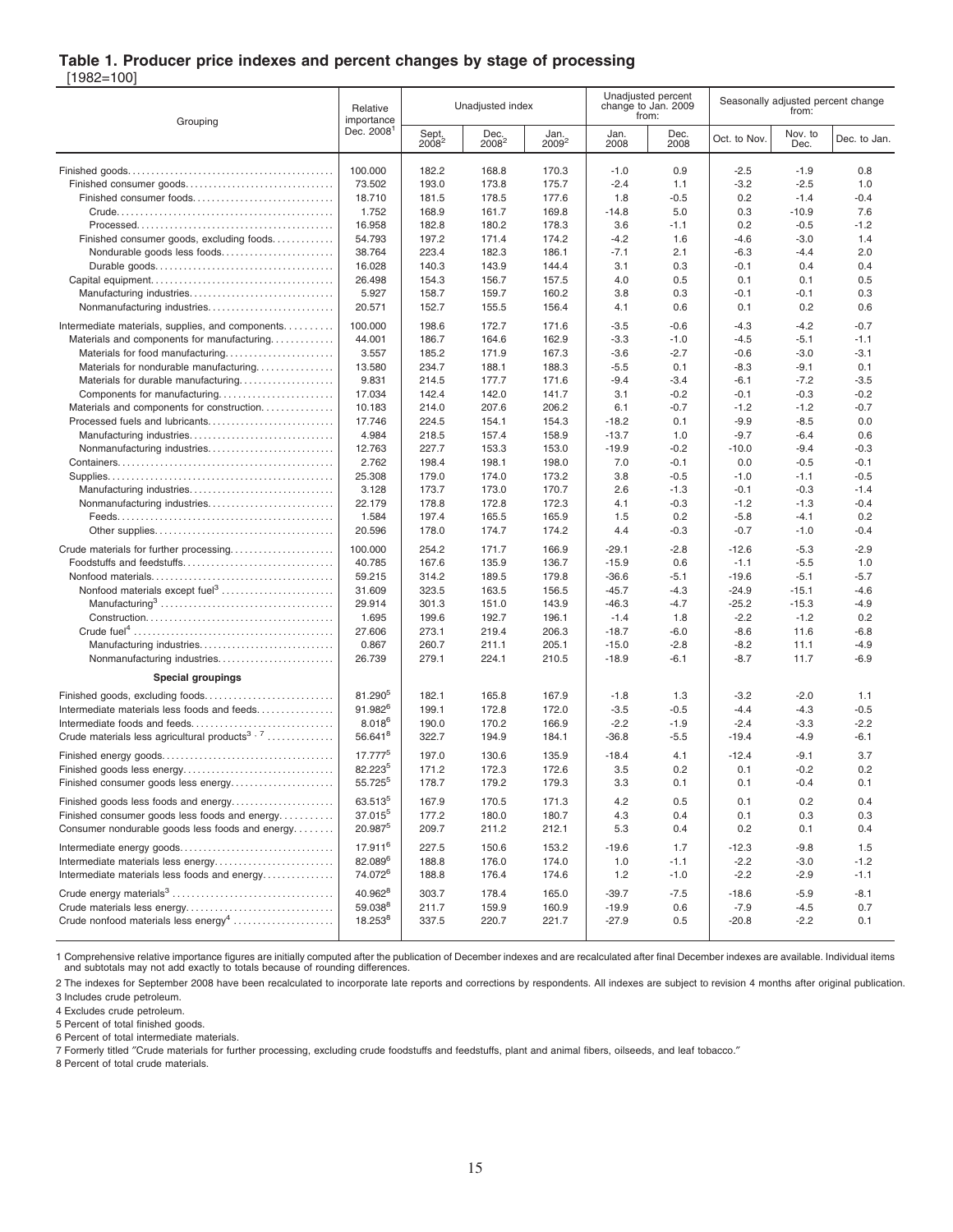**processing** [1982=100, unless otherwise indicated]

Grouping Commodity code Unadiusted index Unadjusted percent change to Jan. 2009 from: Seasonally adjusted percent change from: **Sept.** 2008<sup>1</sup> Dec.<br>2008 Jan. 2009<sup>1</sup> Jan. 2008 | Dec. 2008 Oct. to<br>Nov. Nov. to Dec. Dec. to Jan. **Finished goods. . . . . . . . . . . . . . . . . . . . . . . . . . . . . . . . . . . . . . . . . . . . . . . .** 182.2 168.8 170.3 -1.0 0.9 -2.5 -1.9 0.8 Finished consumer goods. . . . . . . . . . . . . . . . . . . . . . . . . . . . . . . . . . . . . 193.0 173.8 175.7 -2.4 1.1 -3.2 -2.5 1.0 Finished consumer foods. . . . . . . . . . . . . . . . . . . . . . . . . . . . . . . . . . . . 181.5 178.5 177.6 1.8 -0.5 0.2 -1.4 -0.4 Fresh fruits and melons<sup>2</sup> . . . . . . . . . . . . . . . . . . . . . . . . . . . . . . . . . 01-11 112.7 113.6 112.0 -24.2 -1.4 2.1 5.8 -1.4 Fresh and dry vegetables<sup>2</sup> . . . . . . . . . . . . . . . . . . . . . . . . . . . . . . . . 01-13 178.3 161.2 171.9 -9.6 6.6 3.8 -14.9 6.6 Eggs for fresh use (Dec 1991=100). . . . . . . . . . . . . . . . . . . . . . . . 01-71-07 150.6 143.4 148.7 -20.1 3.7 -14.6 -7.0 10.3 Bakery products<sup>2</sup> . . . . . . . . . . . . . . . . . . . . . . . . . . . . . . . . . . . . . . . . . 02-11 241.0 245.1 245.2 7.4 0.0 0.8 0.4 0.0 Milled rice<sup>2</sup> . . . . . . . . . . . . . . . . . . . . . . . . . . . . . . . . . . . . . . . . . . . . . . 02-13 278.7 251.0 236.0 35.2 -6.0 -5.3 -2.7 -6.0 Pasta products (June 1985=100)<sup>2</sup> . . . . . . . . . . . . . . . . . . . . . . . . . 02-14-02 190.4 188.8 185.3 10.2 -1.9 -0.4 0.0 -1.9 Beef and veal<sup>2</sup> . . . . . . . . . . . . . . . . . . . . . . . . . . . . . . . . . . . . . . . . . . . 02-21-01 164.8 156.7 140.3 -2.8 -10.5 6.3 -2.8 -10.5 Pork. . . . . . . . . . . . . . . . . . . . . . . . . . . . . . . . . . . . . . . . . . . . . . . . . . . . . . 02-21-04 143.6 125.8 115.4 -6.5 -8.3 -4.2 0.4 -8.2 Processed young chickens. . . . . . . . . . . . . . . . . . . . . . . . . . . . . . . . 02-22-03 147.4 137.8 144.5 6.6 4.9 -1.4 -1.2 4.0 Processed turkeys. . . . . . . . . . . . . . . . . . . . . . . . . . . . . . . . . . . . . . . . 02-22-06 124.3 121.0 119.1 5.8 -1.6 0.7 -0.6 0.8 Finfish and shellfish<sup>2</sup> . . . . . . . . . . . . . . . . . . . . . . . . . . . . . . . . . . . . . 02-23 265.0 250.4 262.4 4.3 4.8 -1.4 0.8 4.8 Dairy products<sup>2</sup> . . . . . . . . . . . . . . . . . . . . . . . . . . . . . . . . . . . . . . . . . . 02-3 183.2 174.3 162.1 -12.8 -7.0 -1.8 -2.2 -7.0 Processed fruits and vegetables. . . . . . . . . . . . . . . . . . . . . . . . . . . 02-4 170.1 174.5 175.0 8.7 0.3 0.8 0.5 -0.1 Confectionery end products<sup>2</sup> . . . . . . . . . . . . . . . . . . . . . . . . . . . . . . 02-55 219.8 231.1 230.6 9.3 -0.2 1.5 0.6 -0.2 Soft drinks<sup>2</sup> . . . . . . . . . . . . . . . . . . . . . . . . . . . . . . . . . . . . . . . . . . . . . . 02-62 176.1 176.8 183.7 6.7 3.9 0.1 0.1 3.9 Roasted coffee<sup>2</sup> . . . . . . . . . . . . . . . . . . . . . . . . . . . . . . . . . . . . . . . . . . 02-63-01 181.4 180.8 176.0 3.0 -2.7 -0.1 -0.4 -2.7 Shortening and cooking oils<sup>2</sup> . . . . . . . . . . . . . . . . . . . . . . . . . . . . . 02-78 306.2 250.3 242.3 -7.9 -3.2 -1.3 -5.6 -3.2 Finished consumer goods excluding foods. . . . . . . . . . . . . . . . . . | 197.2 171.4 174.2 | -4.2 1.6 | -4.6 -3.0 1.4 Alcoholic beverages. . . . . . . . . . . . . . . . . . . . . . . . . . . . . . . . . . . . . . 02-61 166.1 167.8 169.5 4.3 1.0 -0.1 -0.3 0.8 Pet food<sup>2</sup> . . . . . . . . . . . . . . . . . . . . . . . . . . . . . . . . . . . . . . . . . . . . . . . . 02-94-02 222.5 220.8 219.1 15.8 -0.8 -0.7 0.0 -0.8 Women's, girls', & infants' apparel (Dec 2003=100)<sup>2</sup> ....... ....... |03-81-06 | 101.1 101.2 101.4 | 0.5 0.2 | 0.2 0.1 0.2 Men's and boys' apparel (Dec 2003=100)<sup>2</sup> . . . . . . . . . . . . . . . . 03-81-07 100.1 100.3 100.9 2.1 0.6 0.1 0.0 0.6 Textile housefurnishings. . . . . . . . . . . . . . . . . . . . . . . . . . . . . . . . . . . 03-82 127.1 128.3 129.3 2.6 0.8 0.9 -0.1 0.8 Footwear<sup>2</sup> . . . . . . . . . . . . . . . . . . . . . . . . . . . . . . . . . . . . . . . . . . . . . . . 04-3 157.9 159.7 159.9 3.2 0.1 0.3 0.8 0.1 Residential electric power (Dec 1990=100). . . . . . . . . . . . . . . . . 05-41 151.4 147.5 149.2 6.3 1.2 0.8 0.5 0.3 Residential gas (Dec 1990=100). . . . . . . . . . . . . . . . . . . . . . . . . . . 05-51 258.4 236.8 233.3 4.5 -1.5 -3.2 -2.6 -2.2 Gasoline. . . . . . . . . . . . . . . . . . . . . . . . . . . . . . . . . . . . . . . . . . . . . . . . . 05-71 316.1 114.5 132.0 -45.0 15.3 -29.2 -26.2 15.0 Home heating oil and distillates. . . . . . . . . . . . . . . . . . . . . . . . . . . . 05-73-02 325.2 154.6 157.1 -41.7 1.6 -21.2 -23.2 5.4 Pharmaceutical preparations (June  $2001=100$ )<sup>2</sup> .......... . . . . . . . . . . . 06-38 139.4 141.6 143.2 7.2 1.1 0.6 1.1 1.1 Soaps and synthetic detergents<sup>2</sup> . . . . . . . . . . . . . . . . . . . . . . . . . . 06-71 155.7 166.3 161.7 9.6 -2.8 4.0 0.7 -2.8 Cosmetics and other toilet preparations<sup>2</sup> . . . . . . . . . . . . . . . . . . 06-75 148.0 148.8 149.5 0.9 0.5 0.0 0.1 0.5 Tires, tubes, tread, etc<sup>2</sup> . . . . . . . . . . . . . . . . . . . . . . . . . . . . . . . . . . 07-12 129.4 134.1 134.2 10.5 0.1 0.1 -0.7 0.1 Sanitary paper products<sup>2</sup> . . . . . . . . . . . . . . . . . . . . . . . . . . . . . . . . . 09-15-01 175.0 176.1 176.0 7.9 -0.1 0.4 0.1 -0.1 Newspaper circulation. . . . . . . . . . . . . . . . . . . . . . . . . . . . . . . . . . . . . 09-31-01 252.2 254.1 255.5 3.3 0.6 -0.2 0.1 0.5 Periodical circulation (June 2007=100)<sup>2</sup> . . . . . . . . . . . . . . . . . . . 09-32-04 102.1 102.1 102.7 0.8 0.6 0.0 0.2 0.6 Book publishing<sup>2</sup> . . . . . . . . . . . . . . . . . . . . . . . . . . . . . . . . . . . . . . . . . 09-33 297.7 300.9 301.3 3.0 0.1 1.0 0.0 0.1 Household furniture<sup>2</sup> . . . . . . . . . . . . . . . . . . . . . . . . . . . . . . . . . . . . . 12-1 184.4 186.5 186.6 6.2 0.1 0.4 0.6 0.1 Floor coverings<sup>2</sup> . . . . . . . . . . . . . . . . . . . . . . . . . . . . . . . . . . . . . . . . . 12-3 162.3 163.9 164.8 4.8 0.5 0.0 0.6 0.5 Household appliances<sup>2</sup> . . . . . . . . . . . . . . . . . . . . . . . . . . . . . . . . . . . 12-4 108.0 109.4 110.0 3.9 0.5 0.7 0.0 0.5 Home electronic equipment<sup>2</sup> . . . . . . . . . . . . . . . . . . . . . . . . . . . . . . 12-5 57.2 57.4 56.0 -1.2 -2.4 0.0 0.3 -2.4 Household glassware<sup>2</sup> . . . . . . . . . . . . . . . . . . . . . . . . . . . . . . . . . . . . 12-62 196.3 – 196.3 4.9 – 0.0 – – Household flatware<sup>2</sup> . . . . . . . . . . . . . . . . . . . . . . . . . . . . . . . . . . . . . . 12-64 194.4 – 190.5 1.8 – 0.0 – – Lawn and garden equip, ex tractors<sup>2</sup> . . . . . . . . . . . . . . . . . . . . . . 12-66 140.3 142.3 142.5 1.9 0.1 1.3 0.1 0.1 Passenger cars. . . . . . . . . . . . . . . . . . . . . . . . . . . . . . . . . . . . . . . . . . . 14-11-01 127.7 131.2 132.4 3.0 0.9 -1.1 1.5 0.3 Toys, games, and children's vehicles<sup>2</sup> . . . . . . . . . . . . . . . . . . . . 15-11 136.4 136.3 146.1 11.1 7.2 0.1 0.0 7.2 Sporting and athletic goods<sup>2</sup> . . . . . . . . . . . . . . . . . . . . . . . . . . . . . . 15-12 131.2 131.1 136.6 5.7 4.2 0.8 -1.3 4.2 Tobacco products<sup>2</sup> . . . . . . . . . . . . . . . . . . . . . . . . . . . . . . . . . . . . . . . 15-2 513.5 515.1 518.0 3.7 0.6 0.2 0.2 0.6 Mobile homes<sup>2</sup> . . . . . . . . . . . . . . . . . . . . . . . . . . . . . . . . . . . . . . . . . . . 15-5 222.6 223.4 223.6 5.2 0.1 -0.4 -1.0 0.1 Jewelry, platinum, & karat gold<sup>2</sup> . . . . . . . . . . . . . . . . . . . . . . . . . . 15-94-02 162.3 161.1 162.3 -1.0 0.7 -2.1 0.5 0.7 Costume jewelry and novelties<sup>2</sup> . . . . . . . . . . . . . . . . . . . . . . . . . . . 15-94-04 159.6 159.8 160.3 1.3 0.3 0.0 0.1 0.3 Capital equipment. . . . . . . . . . . . . . . . . . . . . . . . . . . . . . . . . . . . . . . . . . . . . 154.3 156.7 157.5 4.0 0.5 0.1 0.1 0.5 Agricultural machinery and equipment<sup>2</sup> . . . . . . . . . . . . . . . . . . 196.1 197.4 196.8 4.7 -0.3 0.3 0.0 -0.3 Construction machinery and equipment. . . . . . . . . . . . . . . . . . . . . . 11-2 187.0 190.3 191.0 4.9 0.4 1.1 0.3 -0.2 Metal cutting machine tools<sup>2</sup> . . . . . . . . . . . . . . . . . . . . . . . . . . . . . . . . 11-37 171.7 173.3 173.2 3.2 -0.1 0.5 -0.1 -0.1 Metal forming machine tools<sup>2</sup> . . . . . . . . . . . . . . . . . . . . . . . . . . . . . . . 11-38 196.1 199.9 200.5 8.4 0.3 -1.4 -0.2 0.3 Tools, dies, jigs, fixtures, and ind. molds<sup>2</sup> . . . . . . . . . . . . . . . . . . . 11-39 146.6 146.5 146.5 1.7 0.0 -0.3 0.0 0.0 Pumps, compressors, and equipment<sup>2</sup> . . . . . . . . . . . . . . . . . . . . . . 11-41 207.6 211.4 212.8 6.1 0.7 0.7 -0.3 0.7 Industrial material handling equipment<sup>2</sup> . . . . . . . . . . . . . . . . . . . . . . 11-44 181.1 183.0 182.2 9.4 -0.4 -0.2 0.3 -0.4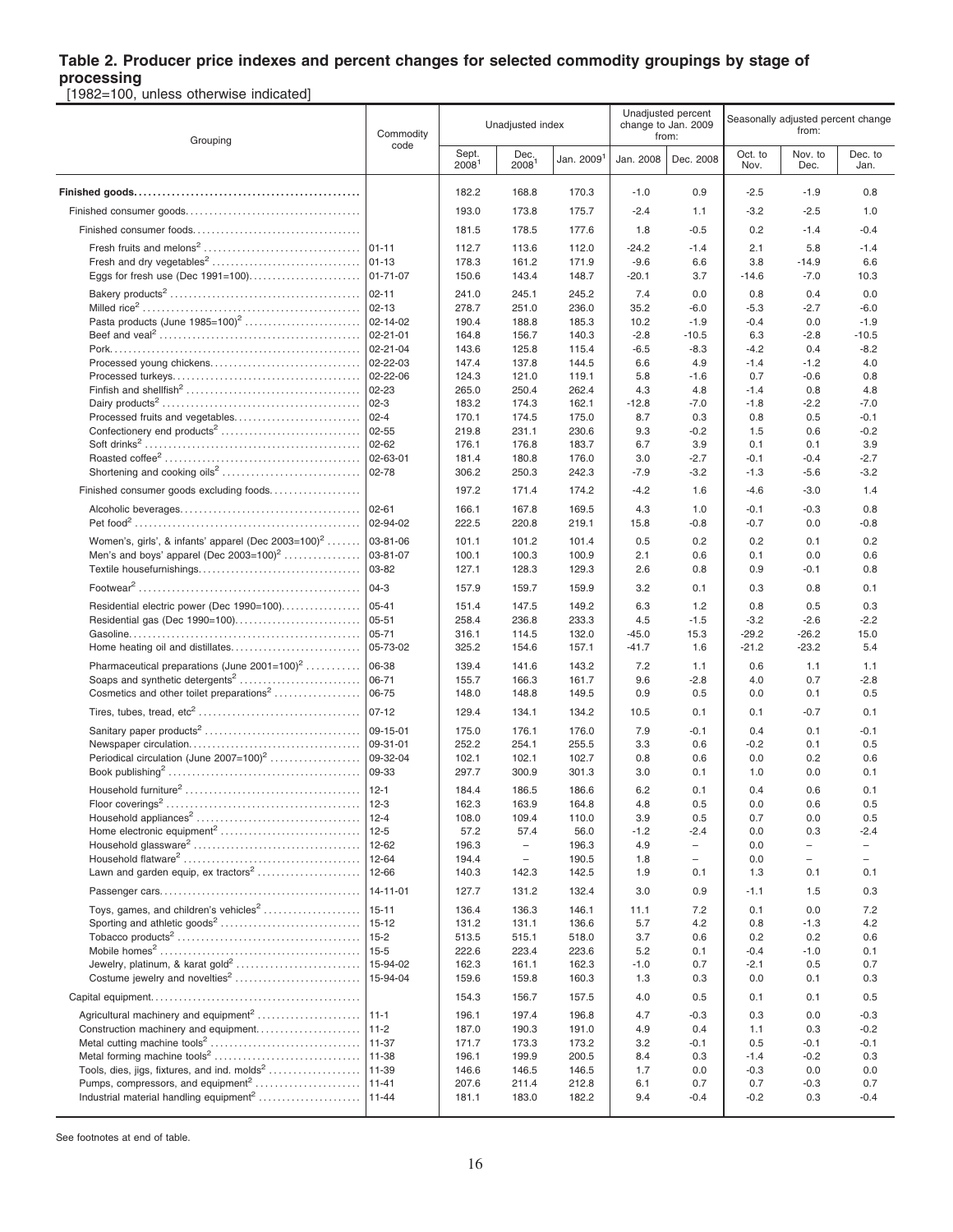**processing — Continued** [1982=100, unless otherwise indicated]

|                                                                 |                        | Unadjusted percent |                  | Seasonally adjusted percent change |                              |                   |                  |                |                  |
|-----------------------------------------------------------------|------------------------|--------------------|------------------|------------------------------------|------------------------------|-------------------|------------------|----------------|------------------|
|                                                                 | Commodity              |                    | Unadjusted index |                                    | change to Jan. 2009<br>from: |                   | from:            |                |                  |
| Grouping                                                        | code                   | Sept.              | Dec.             |                                    |                              |                   | Oct. to          | Nov. to        | Dec. to          |
|                                                                 |                        | 2008 <sup>1</sup>  | 2008             | Jan. 2009 <sup>1</sup>             | Jan. 2008                    | Dec. 2008         | Nov.             | Dec.           | Jan.             |
| Capital equipment - Continued                                   |                        |                    |                  |                                    |                              |                   |                  |                |                  |
|                                                                 |                        | 39.5               | 38.1             | 37.8                               | $-14.5$                      | $-0.8$            | -0.8             | $-0.5$         | $-0.8$           |
|                                                                 |                        | 166.4              | 166.6            | 166.5                              | 2.0                          | $-0.1$            | 0.4              | $-0.1$         | $-0.1$           |
| Paper industries machinery (June 1982=100) <sup>2</sup>         | 11-64                  | 190.9              | 191.5            | 192.7                              | 5.0                          | 0.6               | 0.1              | $-0.1$         | 0.6              |
|                                                                 |                        | 153.3              | 152.9            | 152.7                              | 0.9                          | $-0.1$            | $-0.3$           | 0.0            | $-0.1$           |
| Transformers and power regulators <sup>2</sup>                  | $11 - 74$              | 224.9              | 206.3            | 202.4                              | $-1.3$                       | $-1.9$            | $-6.6$           | $-2.7$         | $-1.9$           |
| Communication & related equip (Dec 1985=100) <sup>2</sup> 11-76 |                        | 105.0              | 105.0            | 106.4                              | 2.5                          | 1.3               | 0.0              | $-0.1$         | 1.3              |
|                                                                 |                        | 91.4               | 91.5             | 91.4                               | $-0.1$                       | $-0.1$            | $-0.3$           | 0.2            | $-0.1$           |
|                                                                 |                        | 203.9              | 205.3            | 205.4                              | 9.1                          | 0.0               | 0.5              | 0.2            | $-0.3$           |
| Mining machinery and equipment                                  | 11-92                  | 209.7              | 212.8            | 216.3                              | 11.2                         | 1.6               | 0.6              | 1.0            | 0.9              |
| Office and store machines and equipment <sup>2</sup>            | 11-93                  | 120.9              | 121.3            | 131.9                              | 13.8                         | 8.7               | $-0.1$           | 0.0            | 8.7              |
|                                                                 | $12 - 2$               | 194.2              | 194.8            | 196.4                              | 6.8                          | 0.8               | 1.8              | $-1.7$         | 0.8              |
|                                                                 |                        |                    |                  |                                    |                              |                   |                  |                |                  |
|                                                                 | $14 - 11 - 05$         | 138.7              | 150.9            | 150.8                              | 1.9                          | -0.1              | $-0.3$           | 0.7            | 0.5              |
|                                                                 | $14 - 14$              | 182.3              | 185.0<br>179.2   | 186.4<br>178.1                     | 3.2                          | 0.8<br>$-0.6$     | 1.3<br>$-1.0$    | 0.2<br>$-0.4$  | 0.8<br>$-0.6$    |
|                                                                 |                        | 180.7<br>233.3     | 238.9            | 241.1                              | 3.8<br>7.5                   | 0.9               | 0.8              | 0.8            | 1.0              |
|                                                                 | 14-31                  | 201.3              | 203.3            | 206.5                              | 5.7                          | 1.6               | $-0.3$           | 0.3            | 1.6              |
|                                                                 |                        | 182.9              | 180.5            | 180.7                              | 1.3                          | 0.1               | $-3.4$           | $-0.8$         | 0.1              |
|                                                                 |                        |                    |                  |                                    |                              |                   |                  |                |                  |
| Intermediate materials, supplies, and components                |                        | 198.6              | 172.7            | 171.6                              | $-3.5$                       | $-0.6$            | $-4.3$           | $-4.2$         | $-0.7$           |
|                                                                 |                        | 190.0              | 170.2            | 166.9                              | $-2.2$                       | $-1.9$            | $-2.4$           | $-3.3$         | $-2.2$           |
|                                                                 |                        | 219.9              | 184.2            | 192.6                              | $-21.5$                      | 4.6               | $-2.9$           | $-5.0$         | 4.6              |
| Refined sugar and byproducts <sup>2</sup>                       | $02 - 53$              | 144.3              | 153.2            | 154.2                              | 22.7                         | 0.7               | 0.5              | $-1.0$         | 0.7              |
|                                                                 |                        | 176.9              | 176.8            | 186.3                              | 7.6                          | 5.4               | 1.0              | 0.1            | $-1.9$           |
| Soft drink beverage bases (Dec $1985=100^2$                     | 02-64-01-11            | 214.9              | 216.7            | 225.9                              | 11.4                         | 4.2               | 0.2              | 0.0            | 4.2              |
|                                                                 |                        | 202.0              | 162.5            | 146.0                              | $-12.6$                      | $-10.2$           | $-1.2$           | $-18.7$        | $-10.2$          |
|                                                                 | $ 02-9$                | 196.9              | 170.9            | 170.9                              | 4.3                          | 0.0               | $-4.6$           | $-3.2$         | 0.0              |
| Intermediate materials less foods and feeds                     |                        | 199.1              | 172.8            | 172.0                              | $-3.5$                       | $-0.5$            | $-4.4$           | $-4.3$         | $-0.5$           |
|                                                                 |                        | 122.1              | 114.5            | 115.4                              | 1.1                          | 0.8               | $-1.5$           | $-1.3$         | 0.8              |
|                                                                 |                        | 127.3              | 121.3            | 121.0                              | 0.8                          | $-0.2$            | $-0.9$           | $-3.8$         | $-0.2$           |
|                                                                 | 03-3                   | 125.3              | 125.9            | 128.5                              | 5.5                          | 2.1               | 0.1              | 0.6            | 2.1              |
|                                                                 | $ 03-4 $               | 136.6              | 134.8            | 136.1                              | 4.4                          | 1.0               | 0.2              | $-1.1$         | 1.0              |
|                                                                 | 03-83-03               | 144.4              | 145.5            | 146.8                              | 4.4                          | 0.9               | $-0.2$           | $-0.4$         | 0.9              |
|                                                                 | $04-2$                 | 234.1              | 235.5            | 229.3                              | $-1.9$                       | $-2.6$            | 0.7              | 0.0            | $-2.6$           |
|                                                                 | 05-32                  | 397.4              | 139.4            | 167.6                              | $-59.8$                      | 20.2              | $-33.4$          | $-21.8$        | 20.2             |
|                                                                 | 05-42                  | 182.1              | 177.1            | 174.4                              | 6.4                          | $-1.5$            | 1.7              | 0.2            | $-1.9$           |
|                                                                 | 05-43                  | 195.9              | 190.6            | 188.9                              | 3.8                          | $-0.9$            | 0.7              | 1.0            | $-1.7$           |
| Commercial natural gas (Dec 1990=100)                           | $05 - 52$              | 292.5              | 252.5            | 246.4                              | 4.3                          | $-2.4$            | $-5.4$           | 1.3            | $-2.8$           |
|                                                                 | 05-53                  | 302.0              | 257.5            | 255.8                              | 3.5                          | $-0.7$            | $-5.9$           | $-2.7$         | $-0.9$           |
| Natural gas to electric utilities (Dec 1990=100)                | 05-54                  | 192.5              | 192.5            | 191.2                              | 2.2                          | $-0.7$            | 1.1              | 0.2            | $-3.0$           |
|                                                                 | 05-72-03               | 333.7              | 178.2            | 162.1                              | $-39.9$                      | $-9.0$            | $-10.5$          | $-19.3$        | $-7.6$           |
|                                                                 | 05-73-03               | 342.3              | 171.5            | 164.1                              | $-41.0$                      | -4.3              | $-16.8$          | $-17.8$        | $-2.8$           |
|                                                                 | 05-74                  | 280.8              | 112.9            | 119.9                              | $-42.0$                      | 6.2               | $-34.5$          | $-23.7$        | 6.2              |
|                                                                 |                        | 299.2              | 296.9            | 295.0                              | 44.7                         | $-0.6$            | $-4.9$           | 2.4            | $-0.6$           |
|                                                                 | $ 06 - 14$             | 315.6              | 208.7            | 210.2                              | $-20.1$                      | 0.7               | $-10.2$          | $-17.8$        | 0.7              |
|                                                                 |                        | 228.1              | 235.7            | 236.1                              | 11.1                         | 0.2               | 0.1              | 2.4            | 0.3              |
|                                                                 | 06-22                  | 230.4              | 225.4            | 219.4                              | 0.7                          | $-2.7$            | $-0.3$           | $-2.6$         | $-2.7$           |
| Medicinal and botanical chemicals <sup>2</sup>                  | 06-31                  | 162.3              | 163.3            | 169.5                              | 22.4                         | 3.8               | $-0.3$           | $-0.1$         | 3.8              |
|                                                                 | $ 06-4 $               | 304.3              | 222.8            | 219.8                              | $-14.1$                      | $-1.3$            | $-14.4$          | $-6.5$         | $-1.3$           |
|                                                                 | 06-51                  | 292.4              | 249.4            | 233.7                              | 27.6                         | $-6.3$            | $-1.7$           | $-13.2$        | $-6.0$           |
|                                                                 | 06-52-01               | 419.5              | 361.4            | 301.1                              | 7.4                          | $-16.7$           | $-9.0$           | 1.7            | $-18.9$          |
|                                                                 | 06-52-02<br>$ 06 - 53$ | 535.8              | 370.7            | 272.1                              | 23.5                         | $-26.6$<br>$-1.3$ | $-7.6$           | $-21.6$<br>0.8 | $-26.6$          |
| Plastic resins and materials <sup>2</sup>                       | 06-6                   | 174.5<br>227.1     | 178.0<br>195.8   | 175.7<br>187.1                     | 8.5<br>$-10.8$               | $-4.4$            | $-1.3$<br>$-5.6$ | $-9.4$         | $-1.3$<br>$-4.4$ |
|                                                                 |                        |                    |                  |                                    |                              |                   |                  |                |                  |
|                                                                 | 07-11-02               | 233.6              | 223.4            | 185.8                              | 5.5                          | $-16.8$           | 2.8              | $-8.0$         | $-16.8$          |
|                                                                 | $07-21$                | 192.1              | 186.5            | 187.0                              | 3.5                          | 0.3               | $-1.1$           | $-1.5$         | 0.3              |
| Unsupported plastic film, sheet, & other shapes <sup>2</sup>    | $07-22$                | 200.1              | 197.9            | 192.1                              | 3.7                          | $-2.9$            | $-0.5$           | $-1.8$         | $-2.9$           |
|                                                                 |                        | 135.3              | 135.6            | 134.6                              | 3.2                          | $-0.7$            | $-0.2$           | $-0.1$         | $-0.7$           |
|                                                                 | 08-11                  | 162.9              | 145.7            | 140.7                              | $-8.5$                       | $-3.4$            | $-2.6$           | $-0.6$         | $-3.4$           |
|                                                                 | 08-12                  | 181.7              | 177.4            | 175.2                              | $-7.6$                       | $-1.2$            | $-0.8$           | $-1.9$         | $-1.2$           |
|                                                                 | 08-2                   | 205.7              | 206.0            | 205.6                              | 1.6                          | $-0.2$            | $-0.1$           | 0.2            | $-0.2$           |
| Treated wood (June 1985=100)                                    |                        | 178.5              | 168.3            | 165.5                              | $-5.0$                       | $-1.7$            | $-2.1$           | $-1.1$         | $-1.7$           |
|                                                                 | 08-71-01               | 174.9              | 161.9            | 156.6                              | $-3.6$                       | $-3.3$            | $-1.0$           | 0.3            | $-3.8$           |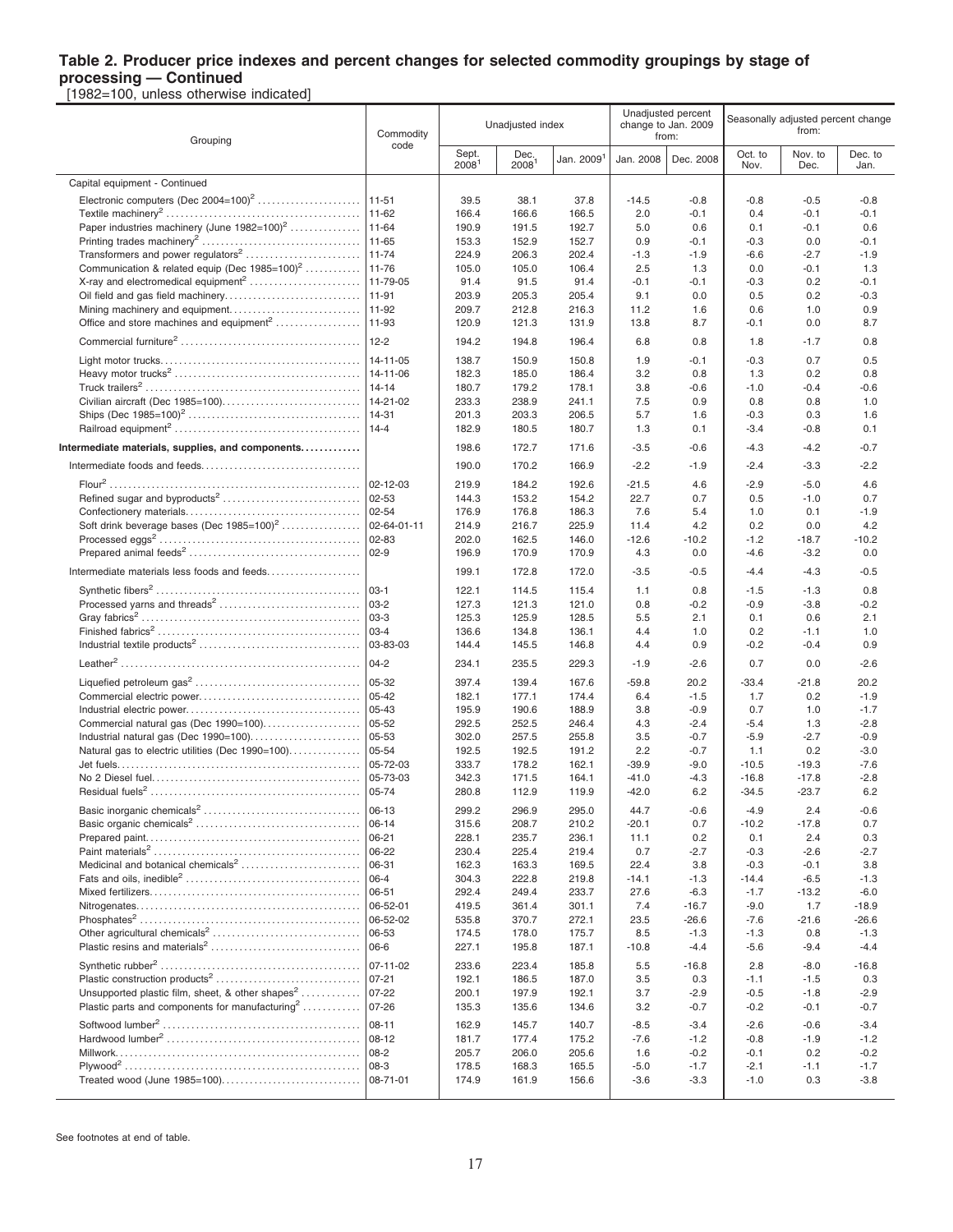**processing — Continued** [1982=100, unless otherwise indicated]

| Grouping                                                             | Commodity        | Unadjusted index<br>code   |                           |                        | from:              | Unadjusted percent<br>change to Jan. 2009 | Seasonally adjusted percent change<br>from: |                  |                 |
|----------------------------------------------------------------------|------------------|----------------------------|---------------------------|------------------------|--------------------|-------------------------------------------|---------------------------------------------|------------------|-----------------|
|                                                                      |                  | Sept.<br>2008 <sup>1</sup> | Dec.<br>2008 <sup>1</sup> | Jan. 2009 <sup>1</sup> | Jan. 2008          | Dec. 2008                                 | Oct. to<br>Nov.                             | Nov. to<br>Dec.  | Dec. to<br>Jan. |
| Intermediate materials less foods and feeds - Continued              |                  |                            |                           |                        |                    |                                           |                                             |                  |                 |
|                                                                      |                  | 174.8                      | 164.2                     | 162.8                  | $-5.4$             | $-0.9$                                    | $-5.8$                                      | 0.0              | $-0.9$          |
|                                                                      | $109-13$         | 190.3                      | 189.8                     | 187.9                  | 7.1                | $-1.0$                                    | 0.3                                         | $-0.8$           | $-1.0$          |
|                                                                      | $ 09-14$         | 229.5                      | 228.8                     | 224.8                  | 7.2                | $-1.7$                                    | $-0.3$                                      | $-0.2$           | $-1.7$          |
|                                                                      |                  | 215.3                      | 216.4                     | 216.6                  | 7.1                | 0.1                                       | 0.2                                         | $-0.1$           | 0.3             |
|                                                                      |                  | 172.0                      | 161.5                     | 159.9                  | 4.7                | $-1.0$                                    | $-1.4$                                      | $-2.4$           | $-1.0$          |
|                                                                      |                  | 170.4                      | 169.4                     | 169.5                  | 1.4                | 0.1                                       | $-0.7$                                      | 0.3              | 0.1             |
|                                                                      |                  | 203.6                      | 189.7                     | 189.6                  | 9.8                | $-0.1$                                    | $-2.2$                                      | $-2.3$           | $-0.1$          |
|                                                                      | $10 - 17$        | 251.8                      | 190.2                     | 179.2                  | $-2.2$             | $-5.8$                                    | $-9.0$                                      | $-12.4$          | $-5.8$          |
|                                                                      | 10-22            | 263.0                      | 178.7                     | 167.8                  | $-36.0$            | $-6.1$                                    | $-12.2$                                     | $-8.5$           | $-6.1$          |
|                                                                      | 10-25-01         | 193.3                      | 172.0                     | 159.0                  | $-12.4$            | $-7.6$                                    | $-3.8$                                      | $-4.9$           | $-7.6$          |
|                                                                      | 10-25-02         | 405.6                      | 295.1                     | 283.1                  | $-28.7$            | $-4.1$                                    | $-11.3$                                     | $-9.6$           | $-4.1$          |
|                                                                      |                  | 241.5                      | 232.9                     | 233.5                  | $-9.9$             | 0.3                                       | $-0.1$                                      | $-3.5$           | 0.3             |
|                                                                      | 10-26            | 255.6                      | 207.4<br>148.5            | 199.1<br>150.6         | $-18.6$            | $-4.0$<br>1.4                             | $-10.8$                                     | $-2.9$<br>0.3    | $-4.0$          |
|                                                                      | $10 - 4$         | 148.1<br>194.2             | 196.6                     | 196.6                  | 9.7<br>7.7         | 0.0                                       | $-0.2$<br>$-0.1$                            | 0.4              | 1.4<br>0.0      |
|                                                                      |                  | 229.1                      | 227.9                     | 229.0                  | 4.3                | 0.5                                       | $-0.7$                                      | 0.0              | 0.5             |
|                                                                      | 10-6             | 216.5                      | 217.9                     | 218.7                  | 9.4                | 0.4                                       | 0.5                                         | 0.4              | 0.0             |
|                                                                      |                  | 216.9                      | 213.3                     | 210.4                  | 10.2               | $-1.4$                                    | $-0.9$                                      | $-0.9$           | $-1.4$          |
| Fabricated ferrous wire products (June $1982=100$ <sup>2</sup> 10-88 |                  | 214.2                      | 208.3                     | 206.6                  | 18.4               | $-0.8$                                    | $-2.3$                                      | $-2.9$           | $-0.8$          |
|                                                                      |                  | 155.0                      | 155.5                     | 154.6                  | 5.8                | $-0.6$                                    | 0.1                                         | 0.1              | $-0.6$          |
|                                                                      |                  | 225.6                      | 231.8                     | 232.2                  | 9.9                | 0.2                                       | 0.7                                         | 0.9              | 0.0             |
|                                                                      |                  | 166.1                      | 165.6                     | 166.9                  | 4.6                | 0.8                                       | $-0.2$                                      | $-0.1$           | 1.0             |
|                                                                      |                  | 241.3                      | 243.8                     | 243.9                  | 5.3                | 0.0                                       | 0.2                                         | 0.2              | 0.0             |
|                                                                      |                  | 217.3                      | 221.2                     | 219.3                  | 7.3                | $-0.9$                                    | $-0.6$                                      | 0.5              | $-0.9$          |
|                                                                      | $11-71$          | 209.7                      | 209.4                     | 210.0                  | 5.2                | 0.3                                       | $-0.6$                                      | $-0.4$           | 0.3             |
|                                                                      |                  | 185.1                      | 183.5                     | 186.1                  | 5.4                | 1.4                                       | $-0.2$                                      | $-0.9$           | 1.4             |
|                                                                      |                  | 199.1                      | 200.1                     | 201.0                  | 5.4                | 0.4                                       | $-0.6$                                      | 0.5              | 0.4             |
|                                                                      |                  | 76.6                       | 76.4                      | 75.9                   | $-2.3$             | $-0.7$                                    | $-0.5$                                      | $-0.4$           | $-0.7$          |
|                                                                      |                  | 158.4                      | 159.7                     | 161.6                  | 3.7                | 1.2                                       | 1.4                                         | $-0.1$           | 1.2             |
|                                                                      |                  | 170.6                      | 170.7                     | 171.6                  | 2.5                | 0.5                                       | $-0.2$                                      | $-1.0$           | 0.5             |
|                                                                      |                  | 116.7                      | 119.2                     | 117.2                  | 2.6                | $-1.7$                                    | 1.5                                         | $-0.7$           | $-1.7$          |
|                                                                      |                  | 209.5                      | 209.2                     | 211.8                  | 0.9                | 1.2                                       | 1.1                                         | $-0.5$           | 1.2             |
|                                                                      |                  | 212.3                      | 214.5                     | 217.4                  | 5.0                | 1.4                                       | 0.7                                         | 0.2              | 0.7             |
|                                                                      |                  | 223.1                      | 225.7                     | 220.0                  | 50.4               | $-2.5$                                    | $-1.0$                                      | 0.3              | $-0.8$          |
|                                                                      |                  | 218.6                      | 222.4                     | 224.6                  | 8.7                | 1.0                                       | 0.7                                         | 0.1              | 1.0             |
|                                                                      |                  | 173.9                      | 176.1                     | 178.8                  | 6.1                | 1.5                                       | 0.1                                         | 1.4              | 0.0             |
|                                                                      |                  | 121.1                      | 121.9                     | 121.9                  | 3.0                | 0.0                                       | 0.2                                         | 0.2              | 0.0             |
|                                                                      |                  | 186.5                      | 187.4                     | 190.3                  | 3.2                | 1.5                                       | 1.0                                         | 0.2              | $-0.1$          |
| Aircraft parts & aux. equip., nec (June 1985=100) <sup>2</sup> 14-25 |                  | 165.4                      | 165.4                     | 167.1                  | 2.1                | 1.0                                       | 0.0                                         | $-0.2$           | 1.0             |
|                                                                      |                  | 126.5                      | 125.4                     | 125.4                  | 1.3                | 0.0                                       | $-3.0$                                      | 1.0              | 0.0             |
|                                                                      |                  | 166.1                      | 166.2                     | 166.7                  | 1.4                | 0.3                                       | 0.1                                         | 0.3              | $-0.1$          |
| Crude materials for further processing                               |                  | 254.2                      | 171.7                     | 166.9                  | $-29.1$            | $-2.8$                                    | $-12.6$                                     | $-5.3$           | $-2.9$          |
|                                                                      |                  |                            |                           |                        |                    |                                           |                                             |                  |                 |
|                                                                      |                  | 167.6                      | 135.9                     | 136.7                  | $-15.9$            | 0.6                                       | -1.1                                        | $-5.5$           | 1.0             |
|                                                                      | $101 - 21$       | 196.1                      | 145.2                     | 159.2                  | $-44.6$            | 9.6                                       | $-2.1$                                      | $-7.7$           | 9.6             |
|                                                                      | $ 01 - 22 - 02 $ | 201.4                      | 126.0                     | 139.8                  | $-27.9$            | 11.0                                      | $-5.0$                                      | $-13.0$          | 11.0            |
|                                                                      | $ 01-31$         | 144.9                      | 121.3                     | 122.6                  | $-6.8$             | 1.1                                       | 2.4                                         | $-8.9$           | 1.1             |
|                                                                      |                  | 90.1                       | 68.4                      | 70.3                   | 26.7               | 2.8                                       | $-11.2$                                     | 5.8              | 11.1            |
|                                                                      | $ 01 - 41 - 02 $ | 204.6                      | 217.3                     | 215.5                  | 4.4                | $-0.8$                                    | 2.8                                         | 6.9              | $-7.2$          |
|                                                                      |                  | 194.4                      | 139.7                     | 125.6                  | $-5.1$             | $-10.1$                                   | $-10.7$                                     | $-5.5$           | 9.5             |
|                                                                      | $ 01 - 6 $       | 136.3<br>200.6             | 119.2<br>135.1            | 103.3<br>161.9         | $-32.7$<br>$-23.3$ | $-13.3$<br>19.8                           | 0.1<br>2.2                                  | $-6.8$<br>$-8.2$ | $-12.0$<br>19.8 |
|                                                                      |                  |                            |                           |                        |                    |                                           |                                             |                  |                 |
|                                                                      |                  | 124.3                      | 121.4                     | 124.6                  | 5.8                | 2.6                                       | $-2.0$                                      | 0.8              | 2.6             |
|                                                                      |                  | 314.2                      | 189.5                     | 179.8                  | $-36.6$            | $-5.1$                                    | $-19.6$                                     | $-5.1$           | $-5.7$          |
|                                                                      |                  | 101.8                      | 89.8                      | 79.0                   | $-21.9$            | $-12.0$                                   | $-16.5$                                     | 6.1              | $-12.0$         |
|                                                                      |                  | 201.7                      | 181.3                     | 116.1                  | $-39.5$            | $-36.0$                                   | $-2.7$                                      | $-7.5$           | $-36.0$         |
|                                                                      | $ 05-1 $         | 171.0                      | 169.9                     | 173.3                  | 24.1               | 2.0                                       | 0.5                                         | 0.5              | $-2.0$          |
|                                                                      | $105 - 31$       | 306.9                      | 235.8                     | 217.4                  | $-25.9$            | $-7.8$                                    | $-10.9$                                     | 14.7             | $-7.8$          |
|                                                                      |                  | 291.5                      | 103.9                     | 90.9                   | -64.1              | $-12.5$                                   | $-30.2$                                     | $-31.0$          | $-12.5$         |
|                                                                      |                  | 218.6                      | 208.1                     | 198.0                  | $-6.6$             | $-4.9$                                    | $-2.5$                                      | $-2.3$           | $-4.9$          |
|                                                                      |                  | 391.5                      | 191.3                     | 185.5                  | -54.7              | $-3.0$                                    | $-57.1$                                     | 26.5             | $-3.0$          |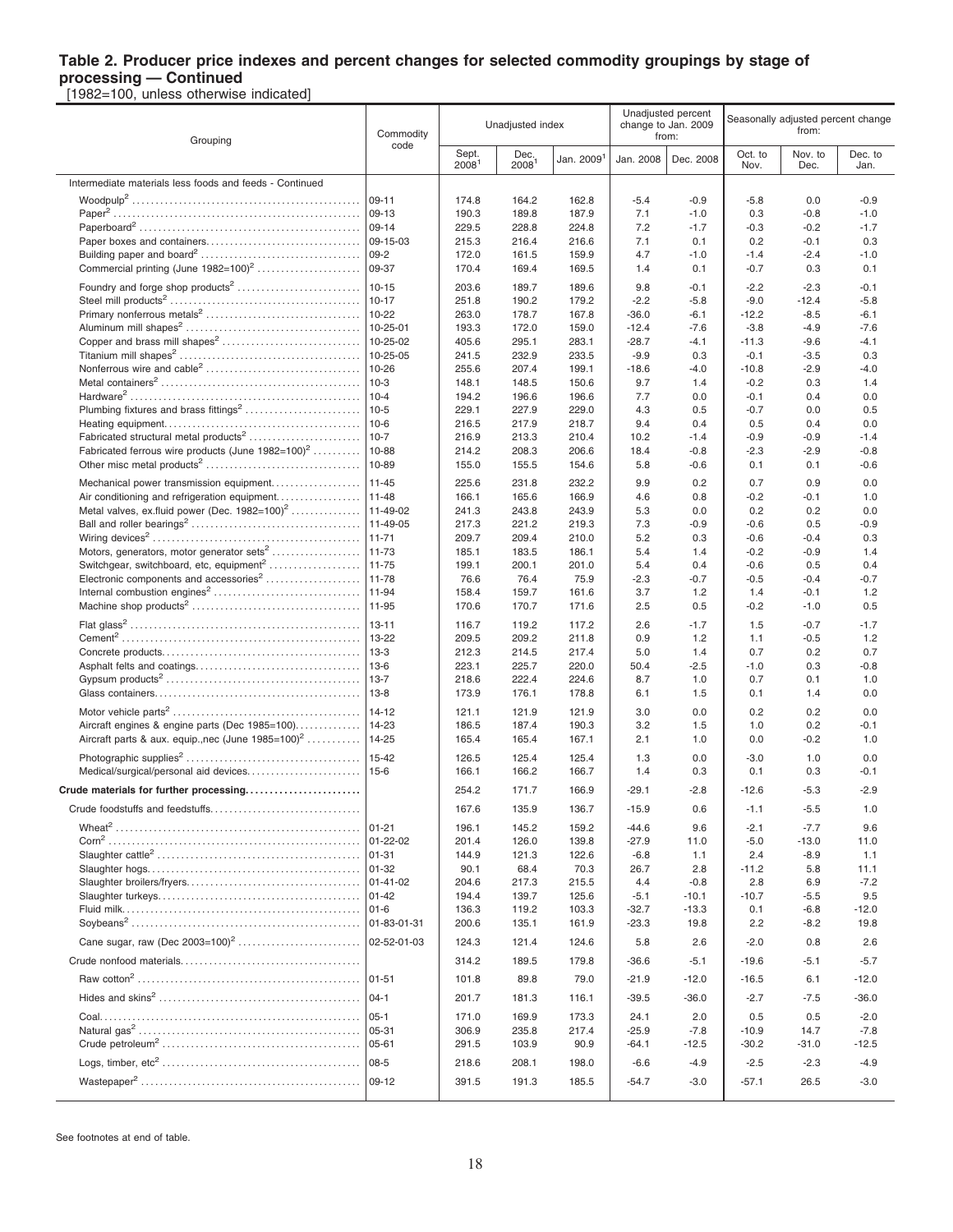**processing — Continued** [1982=100, unless otherwise indicated]

| Grouping                                     | Commodity<br>code | Unadjusted index |                  |                        |           | Unadjusted percent<br>change to Jan. 2009<br>from: | Seasonally adjusted percent change<br>from: |                 |                 |
|----------------------------------------------|-------------------|------------------|------------------|------------------------|-----------|----------------------------------------------------|---------------------------------------------|-----------------|-----------------|
|                                              |                   | Sept.<br>2008    | Dec.<br>$2008^1$ | Jan. 2009 <sup>1</sup> | Jan. 2008 | Dec. 2008                                          | Oct. to<br>Nov.                             | Nov. to<br>Dec. | Dec. to<br>Jan. |
| Crude nonfood materials - Continued          |                   |                  |                  |                        |           |                                                    |                                             |                 |                 |
|                                              | $10 - 11$         | 145.2            | 145.2            | 150.3                  | 11.9      | 3.5                                                | 0.0                                         | 0.0             | 3.5             |
|                                              | $110 - 12$        | 598.1            | 249.8            | 304.5                  | $-38.4$   | 21.9                                               | $-41.7$                                     | 13.8            | 21.9            |
|                                              |                   | 256.2            | 184.6            | 165.0                  | $-32.8$   | $-10.6$                                            | $-20.2$                                     | $-9.5$          | $-10.6$         |
|                                              | $10 - 23 - 01$    | 501.3            | 228.0            | 222.3                  | $-56.2$   | $-2.5$                                             | $-35.3$                                     | $-5.1$          | $-2.5$          |
|                                              | $10 - 23 - 02$    | 285.4            | 163.6            | 138.5                  | $-49.3$   | $-15.3$                                            | $-17.2$                                     | $-13.4$         | $-17.7$         |
| Construction sand, gravel, and crushed stone | $13 - 21$         | 251.0            | 252.7            | 256.1                  | 6.0       | 1.3                                                | 0.5                                         | 0.5             | $-0.2$          |
|                                              | 13-99-01          | 220.8            | 231.1            | 237.2                  | 14.7      | 2.6                                                | 2.6                                         | 1.1             | 0.0             |
|                                              |                   |                  |                  |                        |           |                                                    |                                             |                 |                 |

1 The indexes for September 2008 have been recalculated to incorporate late reports and corrections by respondents. All indexes are subject to revision 4 months after original publication. 2 Not seasonally adjusted.

″-″ Data not available.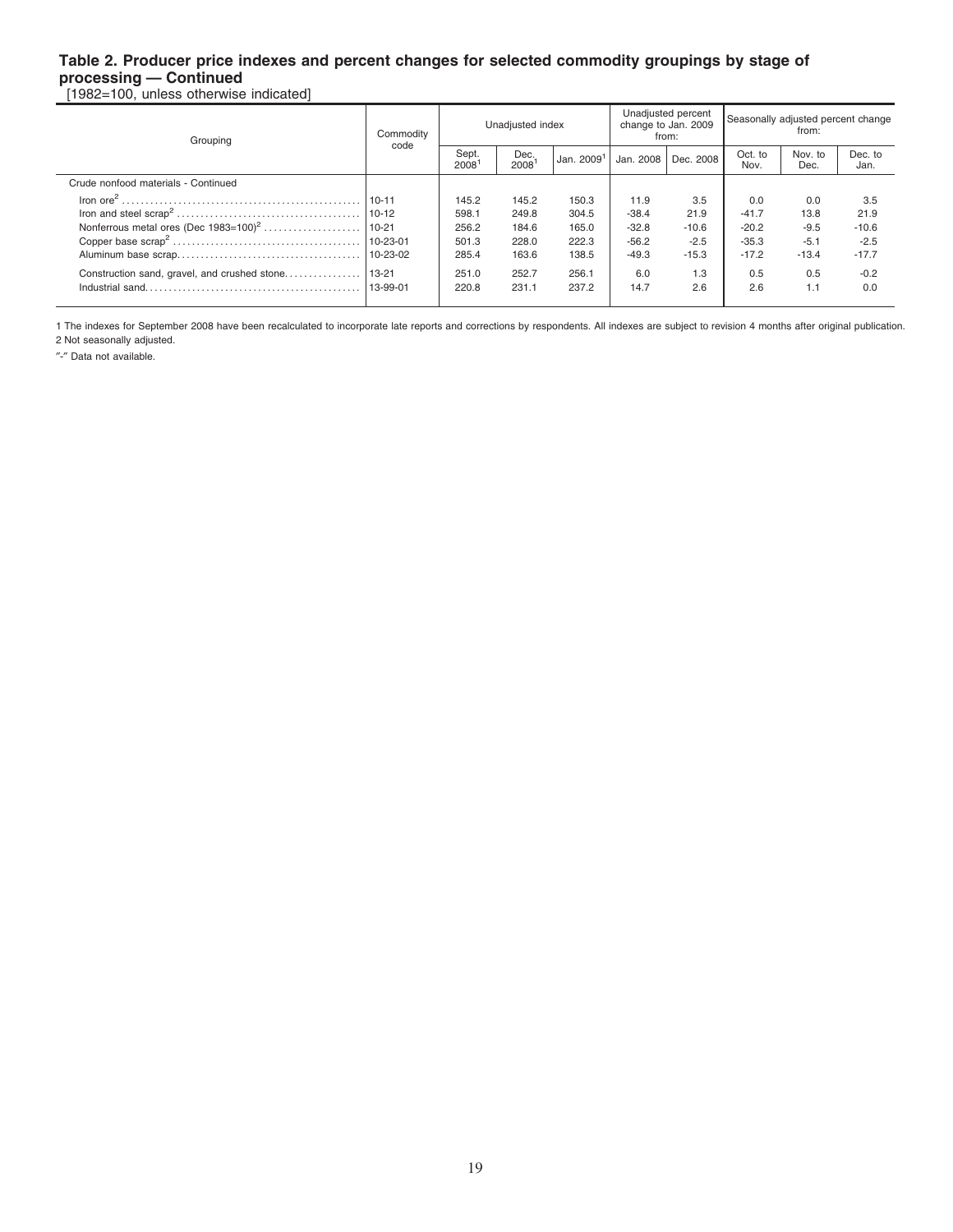#### **Table 3. Producer price indexes for selected commodity groupings**

[1982=100, unless otherwise indicated]

|                               | Commodity              | Unadjusted index <sup>1</sup> |                |                |  |  |
|-------------------------------|------------------------|-------------------------------|----------------|----------------|--|--|
| Grouping                      | code                   | Sept. 2008                    | Dec. 2008      | Jan. 2009      |  |  |
|                               |                        | 196.9                         | 171.3          | 171.0          |  |  |
|                               |                        |                               |                |                |  |  |
| <b>Major commodity groups</b> |                        |                               |                |                |  |  |
|                               |                        | 178.0<br>163.5                | 163.1<br>134.3 | 162.6<br>136.8 |  |  |
|                               |                        | 185.9                         | 178.9          | 176.8          |  |  |
|                               |                        |                               |                |                |  |  |
|                               |                        | 200.1<br>131.0                | 172.6<br>129.4 | 172.3<br>130.2 |  |  |
|                               | 104                    | 175.2                         | 171.7          | 156.7          |  |  |
|                               | l 05                   | 230.2                         | 146.3          | 147.5          |  |  |
|                               | 06                     | 264.2                         | 230.9          | 228.5          |  |  |
|                               | l 07                   | 171.6                         | 170.1          | 166.5          |  |  |
|                               | 08                     | 193.7                         | 187.6          | 184.9          |  |  |
|                               | 09                     | 231.1                         | 228.0          | 227.8          |  |  |
|                               | 10<br> 11              | 223.7<br>130.7                | 188.9<br>131.0 | 185.4<br>131.7 |  |  |
|                               |                        | 151.0                         | 152.3          | 152.8          |  |  |
|                               | 13                     | 204.4                         | 203.9          | 204.0          |  |  |
|                               |                        | 157.8                         | 162.2          | 162.9          |  |  |
|                               |                        | 218.3                         | 217.7          | 219.1          |  |  |
|                               |                        | 186.2                         | 177.6          | 176.9          |  |  |
| Other commodity groupings     |                        |                               |                |                |  |  |
|                               |                        | 155.4                         | 148.9          | 151.7          |  |  |
|                               |                        | 201.5                         | 134.0          | 147.1          |  |  |
|                               |                        | 133.7                         | 109.9          | 111.4          |  |  |
|                               |                        | 199.5                         | 199.3          | 195.3          |  |  |
|                               | $101 - 5$              | 102.7                         | 90.7           | 79.8           |  |  |
|                               | $ 01-7$                | 191.8                         | 166.9          | 166.5          |  |  |
|                               | $ 01-8$                | 238.5                         | 173.4          | 195.3          |  |  |
|                               | $ 01 - 83$<br>$ 02-1 $ | 220.0<br>230.3                | 152.1<br>225.5 | 178.7<br>226.3 |  |  |
|                               | $02 - 2$               | 159.3                         | 150.4          | 145.9          |  |  |
|                               |                        | 141.8                         | 136.5          | 140.6          |  |  |
|                               | $02 - 5$               | 183.1                         | 190.5          | 192.4          |  |  |
|                               |                        | 174.1                         | 175.2          | 179.0          |  |  |
|                               | $102 - 63$             | 178.2                         | 177.9          | 174.0          |  |  |
|                               |                        | 308.6                         | 247.1          | 238.7          |  |  |
|                               | $ 03-81$<br>$104 - 4$  | 128.4<br>159.4                | 128.4<br>159.3 | 128.7<br>160.0 |  |  |
|                               | 05-3                   | 323.7                         | 209.6          | 202.5          |  |  |
|                               | $105 - 4$              | 182.7                         | 177.8          | 177.5          |  |  |
|                               | $ 05-7$                | 312.3                         | 132.3          | 142.7          |  |  |
|                               | 06-3                   | 348.4                         | 352.7          | 358.0          |  |  |
|                               | 06-5                   | 340.3                         | 278.5          | 236.9          |  |  |
|                               | 06-7                   | 175.4                         | 179.1          | 178.9          |  |  |
|                               | $ 07-1 $               | 160.3                         | 161.6          | 155.9          |  |  |
|                               |                        | 232.4<br>167.2                | 222.2<br>169.1 | 184.8<br>169.4 |  |  |
|                               |                        | 181.7                         | 179.2          | 176.2          |  |  |
|                               |                        | 166.7                         | 154.3          | 150.4          |  |  |
|                               |                        | 206.1                         | 200.5          | 198.7          |  |  |
|                               |                        | 205.7                         | 205.8          | 204.8          |  |  |
|                               |                        | 274.0                         | 193.6          | 191.2          |  |  |
|                               |                        | 247.0                         | 188.0          | 177.3          |  |  |
|                               |                        | 213.9<br>170.8                | 177.0<br>172.1 | 168.1<br>172.0 |  |  |
|                               |                        | 196.9                         | 198.7          | 199.8          |  |  |
|                               |                        | 189.0                         | 190.3          | 191.3          |  |  |
|                               |                        | 113.8                         | 113.5          | 114.0          |  |  |
|                               |                        | 166.9                         | 167.7          | 169.6          |  |  |
|                               |                        | 175.1                         | 176.1          | 177.6          |  |  |
|                               |                        | 231.7                         | 232.6          | 235.7          |  |  |
|                               |                        | 132.4<br>145.9                | 137.2<br>145.8 | 137.4<br>152.2 |  |  |
|                               |                        | 112.5                         | 111.8          | 111.8          |  |  |
|                               |                        | 160.7                         | 158.3          | 159.5          |  |  |
|                               |                        |                               |                |                |  |  |

1 Data for September 2008 have been revised to reflect the availability of late reports and corrections by respondents. All data are subject to revision 4 months after original publication.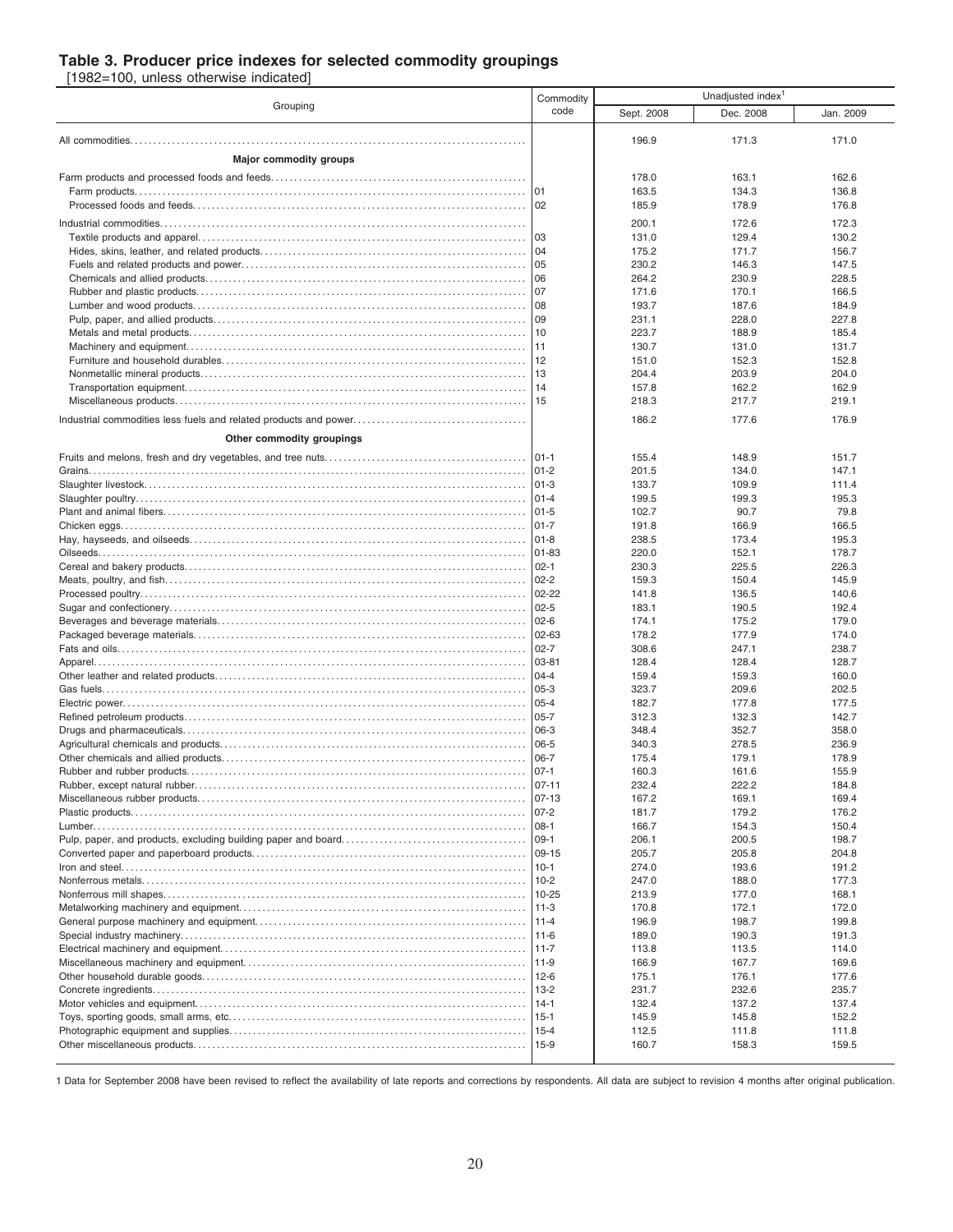#### **Table 4. Producer price indexes for the net output of selected industries and industry groups, not seasonally adjusted**

|                                                       |        | Index |                         | Index                  | Percent change to Jan. 2009<br>from: |           |           |
|-------------------------------------------------------|--------|-------|-------------------------|------------------------|--------------------------------------|-----------|-----------|
| Industry <sup>1</sup>                                 | code   | base  | Sept. 2008 <sup>2</sup> | Dec. 2008 <sup>2</sup> | Jan. 2009 <sup>2</sup>               | Jan. 2008 | Dec. 2008 |
| Total mining, utilities, and manufacturing industries |        | 12/06 | 116.5                   | 105.1                  | 105.2                                | $-1.9$    | 0.1       |
|                                                       |        | 12/84 | 273.4                   | 171.5                  | 164.1                                | $-35.4$   | $-4.3$    |
|                                                       | 211    | 12/85 | 341.2                   | 177.9                  | 165.7                                | $-48.5$   | $-6.9$    |
|                                                       | 212    | 12/03 | 188.9                   | 175.2                  | 175.4                                | 6.4       | 0.1       |
|                                                       | 213    | 12/03 |                         | 177.1                  |                                      | 5.2       | $-0.7$    |
|                                                       | 221    | 12/03 | 177.6<br>140.8          | 134.4                  | 175.9<br>133.1                       | 4.1       | $-1.0$    |
|                                                       |        | 12/84 | 182.9                   | 164.2                  | 164.7                                | $-2.3$    | 0.3       |
|                                                       | 311    | 12/84 | 179.2                   | 172.2                  | 170.0                                | 2.5       | $-1.3$    |
|                                                       | 312    | 12/03 | 115.2                   | 115.8                  | 117.8                                | 5.1       | 1.7       |
|                                                       | 1313   | 12/84 | 114.9                   | 113.4                  | 113.9                                | 3.5       | 0.4       |
|                                                       | 314    | 12/03 | 113.6                   | 114.4                  | 114.8                                | 4.1       | 0.3       |
|                                                       |        | 12/03 | 102.7                   | 102.8                  | 103.2                                | 1.4       | 0.4       |
|                                                       | 316    | 12/84 | 154.8                   | 154.7                  | 155.2                                | 2.1       | 0.3       |
|                                                       | 321    | 12/03 | 109.1                   | 105.9                  | 104.9                                | $-0.8$    | $-0.9$    |
|                                                       |        |       |                         |                        |                                      |           |           |
|                                                       | 322    | 12/03 | 126.6                   | 127.1                  | 126.4                                | 6.7       | $-0.6$    |
|                                                       | 323    | 12/03 | 110.4                   | 110.2                  | 109.9                                | 1.9       | $-0.3$    |
|                                                       | 324    | 12/84 | 382.6                   | 169.1                  | 180.7                                | $-38.7$   | 6.9       |
|                                                       | 325    | 12/84 | 240.4                   | 230.1                  | 225.7                                | 5.7       | $-1.9$    |
|                                                       | 326    | 12/84 | 166.9                   | 165.1                  | 162.9                                | 5.2       | $-1.3$    |
|                                                       | 327    | 12/84 | 172.5                   | 174.3                  | 175.7                                | 4.5       | 0.8       |
|                                                       | 331    | 12/84 | 228.9                   | 184.7                  | 176.4                                | $-7.4$    | $-4.5$    |
|                                                       | 332    | 12/84 | 179.6                   | 178.4                  | 178.1                                | 7.5       | $-0.2$    |
|                                                       | 333    | 12/03 | 118.8                   | 119.5                  | 120.7                                | 6.1       | 1.0       |
|                                                       | 334    | 12/03 | 92.7                    | 92.7                   | 92.9                                 | 0.3       | 0.2       |
| Electrical equipment, appliance & component mfq       | 335    | 12/03 | 129.8                   | 126.5                  | 126.2                                | 0.8       | -0.2      |
|                                                       | 336    | 12/03 | 106.6                   | 109.5                  | 109.8                                | 3.0       | 0.3       |
|                                                       | 337    | 12/84 | 174.3                   | 175.2                  | 175.9                                | 5.3       | 0.4       |
|                                                       | 339    | 12/03 | 110.4                   | 110.7                  | 112.2                                | 3.4       | 1.4       |
|                                                       |        | 12/06 | 110.2                   | 111.1                  | 110.8                                | 5.3       | $-0.3$    |
|                                                       |        | 12/06 | 111.5                   | 115.4                  | 114.7                                | 9.6       | $-0.6$    |
|                                                       | 423    | 06/04 | 119.1                   | 119.3                  | 120.3                                | 7.2       | 0.8       |
|                                                       | 424    | 06/05 | 122.8                   | 132.7                  | 129.6                                | 13.1      | $-2.3$    |
|                                                       | 425    | 06/05 | 111.2                   | 111.7                  | 109.3                                | 0.4       | $-2.1$    |
|                                                       |        | 12/06 | 109.5                   | 108.2                  | 108.2                                | 2.4       | 0.0       |
|                                                       | 441    | 12/03 | 117.6                   | 117.7                  | 117.4                                | $-0.8$    | $-0.3$    |
|                                                       | 442    | 12/03 | 121.1                   | 121.8                  | 121.1                                | 1.3       | $-0.6$    |
|                                                       | 443    | 12/03 | 110.8                   | 112.8                  | 112.7                                | 3.4       | $-0.1$    |
| Bldg material and garden equip and supp dealers       | 444    | 12/03 | 120.7                   | 115.9                  | 120.9                                | 1.9       | 4.3       |
|                                                       | 445    | 12/99 | 150.6                   | 153.4                  | 153.8                                | 5.2       | 0.3       |
|                                                       | 446    | 12/03 | 134.0                   | 136.8                  | 135.3                                | 8.4       | $-1.1$    |
|                                                       | 447    | 06/01 | 81.7                    | 66.6                   | 67.1                                 | 0.0       | 0.8       |
|                                                       | 448    | 12/03 | 112.8                   | 109.1                  |                                      | 3.7       | 1.7       |
|                                                       |        |       |                         |                        | 111.0                                |           |           |
|                                                       |        | 12/03 | 113.1                   | 112.4                  | 115.2                                | 6.5       | 2.5       |
|                                                       | 452    | 12/03 | 109.4                   | 112.3                  | 104.9                                | $-4.5$    | $-6.6$    |
|                                                       | 454    | 12/03 | 150.6                   | 150.4                  | 152.0                                | 11.8      | 1.1       |
| Transportation and warehousing industries             |        | 12/06 | 115.1                   | 109.5                  | 108.6                                | 0.3       | $-0.8$    |
|                                                       |        | 12/06 | 114.9                   | 108.9                  | 108.2                                | 0.6       | $-0.6$    |
|                                                       | 481    | 12/92 | 208.6                   | 198.0                  | 197.8                                | 3.0       | $-0.1$    |
|                                                       | 482    | 12/96 | 163.7                   | 154.6                  | 147.9                                | $-2.8$    | $-4.3$    |
|                                                       | 483    | 12/03 | 135.1                   | 129.5                  | 126.6                                | 6.4       | $-2.2$    |
|                                                       | 484    | 12/03 | 125.3                   | 117.8                  | 117.8                                | $-1.0$    | 0.0       |
|                                                       | 486110 | 06/86 | 156.8                   | 156.1                  | 158.9                                | 9.7       | 1.8       |
|                                                       | 486910 | 06/86 | 142.0                   | 142.4                  | 143.1                                | 5.2       | 0.5       |
|                                                       | 488    | 12/03 | 112.8                   | 110.1                  | 109.9                                | 0.4       | $-0.2$    |
|                                                       |        | 12/06 | 115.5                   | 111.1                  | 109.3                                | $-0.7$    | $-1.6$    |
|                                                       | 491    | 06/89 | 180.5                   | 180.5                  | 180.5                                | 2.8       | 0.0       |
|                                                       | 492    | 12/03 | 148.4                   | 136.4                  | 131.7                                | $-4.4$    | $-3.4$    |
|                                                       | 493    | 12/06 | 106.9                   | 107.7                  | 107.2                                | 1.1       | $-0.5$    |
|                                                       |        | 12/06 | 102.3                   | 101.9                  | 102.3                                | 0.0       | 0.4       |
|                                                       |        | 12/06 | 102.2                   | 102.2                  | 102.6                                | 1.1       | 0.4       |
|                                                       |        | 12/03 | 110.2                   | 110.7                  | 111.9                                | 2.0       | 1.1       |
|                                                       |        | 12/03 | 107.0                   | 109.1                  | 107.0                                | 2.5       | $-1.9$    |
|                                                       |        | 12/03 | 101.5                   | 100.9                  | 101.2                                | 0.6       | 0.3       |
|                                                       | 5181   | 06/04 | 73.6                    | 73.5                   | 72.7                                 | $-1.0$    | $-1.1$    |
|                                                       | 5182   | 12/03 | 101.1                   | 100.9                  | 100.6                                | 0.2       | $-0.3$    |
|                                                       |        |       |                         |                        |                                      |           |           |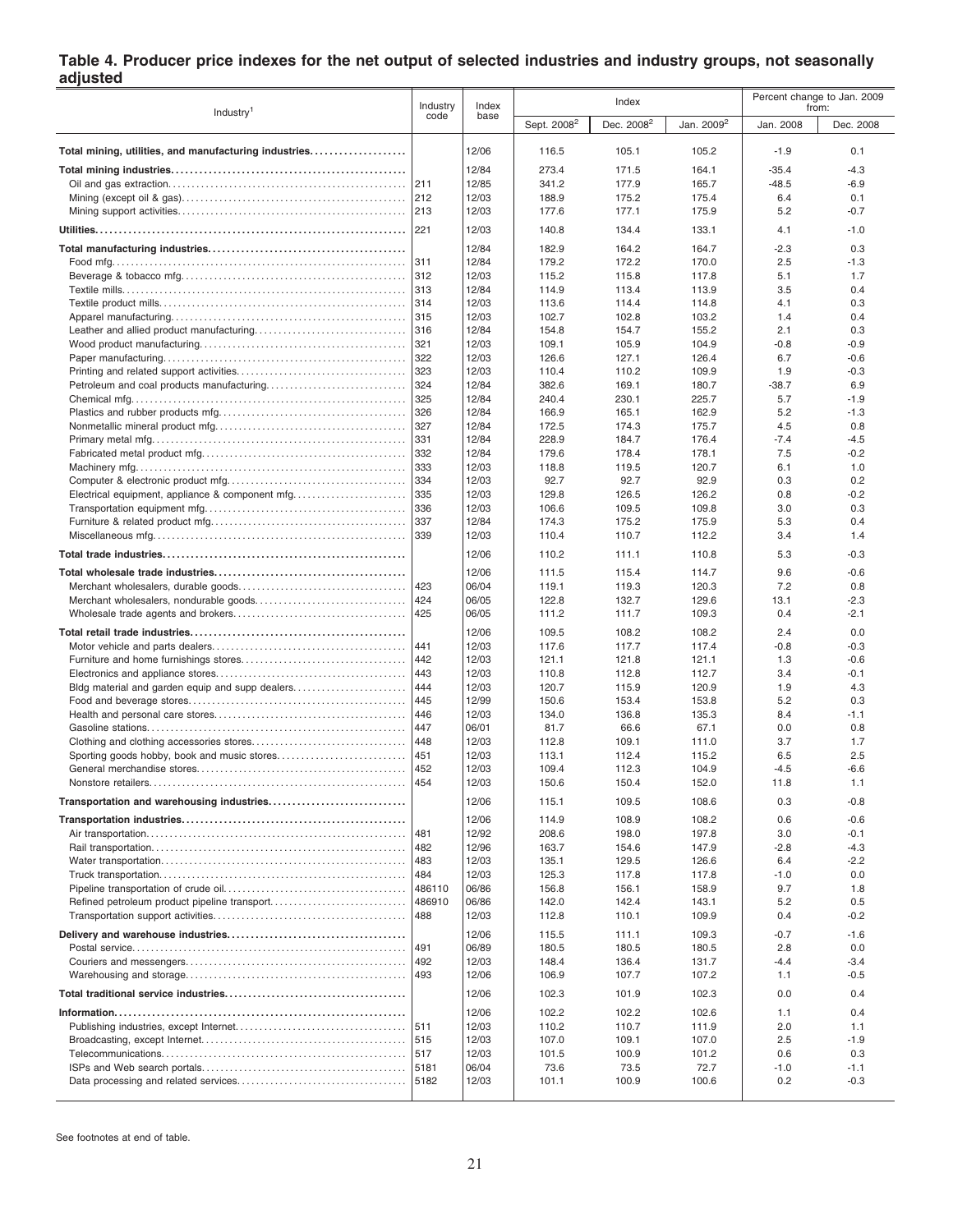#### **Table 4. Producer price indexes for the net output of selected industries and industry groups, not seasonally adjusted — Continued**

| Industry <sup>1</sup>                           |               | Index<br>base |                         | Index                  | Percent change to Jan. 2009<br>from: |           |           |
|-------------------------------------------------|---------------|---------------|-------------------------|------------------------|--------------------------------------|-----------|-----------|
|                                                 | code          |               | Sept. 2008 <sup>2</sup> | Dec. 2008 <sup>2</sup> | Jan. 2009 <sup>2</sup>               | Jan. 2008 | Dec. 2008 |
|                                                 |               | 12/06         | 104.9                   | 105.5                  | 106.1                                | 1.7       | 0.6       |
|                                                 |               | 12/96         | 123.7                   | 124.2                  | 124.6                                | 1.1       | 0.3       |
|                                                 | 16215         | 12/03         | 107.6                   | 107.9                  | 108.0                                | 0.7       | 0.1       |
|                                                 | 6216          | 12/96         | 126.5                   | 127.1                  | 127.4                                | 1.6       | 0.2       |
|                                                 | 621991        | 06/06         | 107.9                   | 108.6                  | 111.0                                | 5.5       | 2.2       |
|                                                 | $ 622\rangle$ | 12/92         | 163.0                   | 164.3                  | 165.2                                | 1.7       | 0.5       |
|                                                 | 16231         | 12/03         | 119.8                   | 120.7                  | 121.7                                | 3.2       | 0.8       |
|                                                 | 62321         | 12/03         | 118.9                   | 118.9                  | 119.2                                | 3.3       | 0.3       |
| Other selected traditional service industries   |               | 12/06         | 101.4                   | 100.6                  | 100.9                                | -0.9      | 0.3       |
|                                                 |               | 12/03         | 100.8                   | 99.2                   | 99.2                                 | $-8.2$    | 0.0       |
|                                                 |               | 12/03         | 120.5                   | 112.3                  | 113.4                                | $-7.4$    | 1.0       |
|                                                 | 1524          | 12/03         | 110.6                   | 110.8                  | 111.5                                | 2.2       | 0.6       |
|                                                 | 53112         | 12/03         | 111.7                   | 111.6                  | 113.8                                | 5.3       | 2.0       |
| Lessors of miniwarehouse and self storage units | 53113         | 12/03         | 115.9                   | 115.7                  | 112.9                                | 2.2       | $-2.4$    |
|                                                 | 5312          | 12/03         | 103.8                   | 103.2                  | 98.6                                 | $-10.6$   | $-4.5$    |
|                                                 | 5321          | 06/01         | 131.3                   | 124.1                  | 129.6                                | 6.8       | 4.4       |
|                                                 | 1532412       | 12/03         | 117.1                   | 117.0                  | 117.1                                | $-1.5$    | 0.1       |
|                                                 | 5411          | 12/96         | 162.6                   | 163.1                  | 164.2                                | 2.7       | 0.7       |
| Architectural, engineering and related services | 5413          | 12/96         | 141.6                   | 142.1                  | 142.0                                | 2.0       | $-0.1$    |
|                                                 | 5416          | 06/06         | 106.1                   | 106.5                  | 107.3                                | 2.4       | 0.8       |
|                                                 | 54181         | 12/03         | 106.3                   | 106.3                  | 104.9                                | $-0.3$    | $-1.3$    |
|                                                 |               | 12/96         | 123.1                   | 124.2                  | 123.3                                | 0.8       | $-0.7$    |
|                                                 | 56151         | 12/03         | 101.4                   | 101.4                  | 101.4                                | 2.6       | 0.0       |
|                                                 | 56172         | 12/03         | 109.4                   | 108.8                  | 109.8                                | 0.8       | 0.9       |
|                                                 | 15621         | 12/03         | 114.0                   | 110.2                  | 113.6                                | 2.6       | 3.1       |
|                                                 | 61142         | 06/06         | 112.1                   | 112.3                  | 112.5                                | 4.2       | 0.2       |
|                                                 | 171311        | 06/06         | 111.3                   | 111.1                  | 111.3                                | 2.7       | 0.2       |
|                                                 | 71391         | 12/05         | 107.0                   | 106.8                  | 108.2                                | 2.2       | 1.3       |
|                                                 | 71394         | 12/04         | 100.6                   | 100.2                  | 100.4                                | $-0.7$    | 0.2       |
|                                                 | 1721          | 12/96         | 146.9                   | 144.3                  | 142.4                                | $-2.1$    | $-1.3$    |
|                                                 | 8113          | 06/06         | 106.3                   | 106.3                  | 106.5                                | 2.7       | 0.2       |

1 Indexes in this table are derived from the net-output-weighted industry price indexes. Because of differences in coverage and aggregation methodology, they will generally not match the<br>movements of similarly titled index

2 The indexes for September 2008 have been recalculated to incorporate late reports and corrections by respondents. All indexes are subject to revision 4 months after original publication. ″-″ Data not available.

NOTE: NAICS replaced the SIC system beginning with the release of PPI data for January 2004. See http://www.bls.gov/ppi/ppinaics.htm for details.